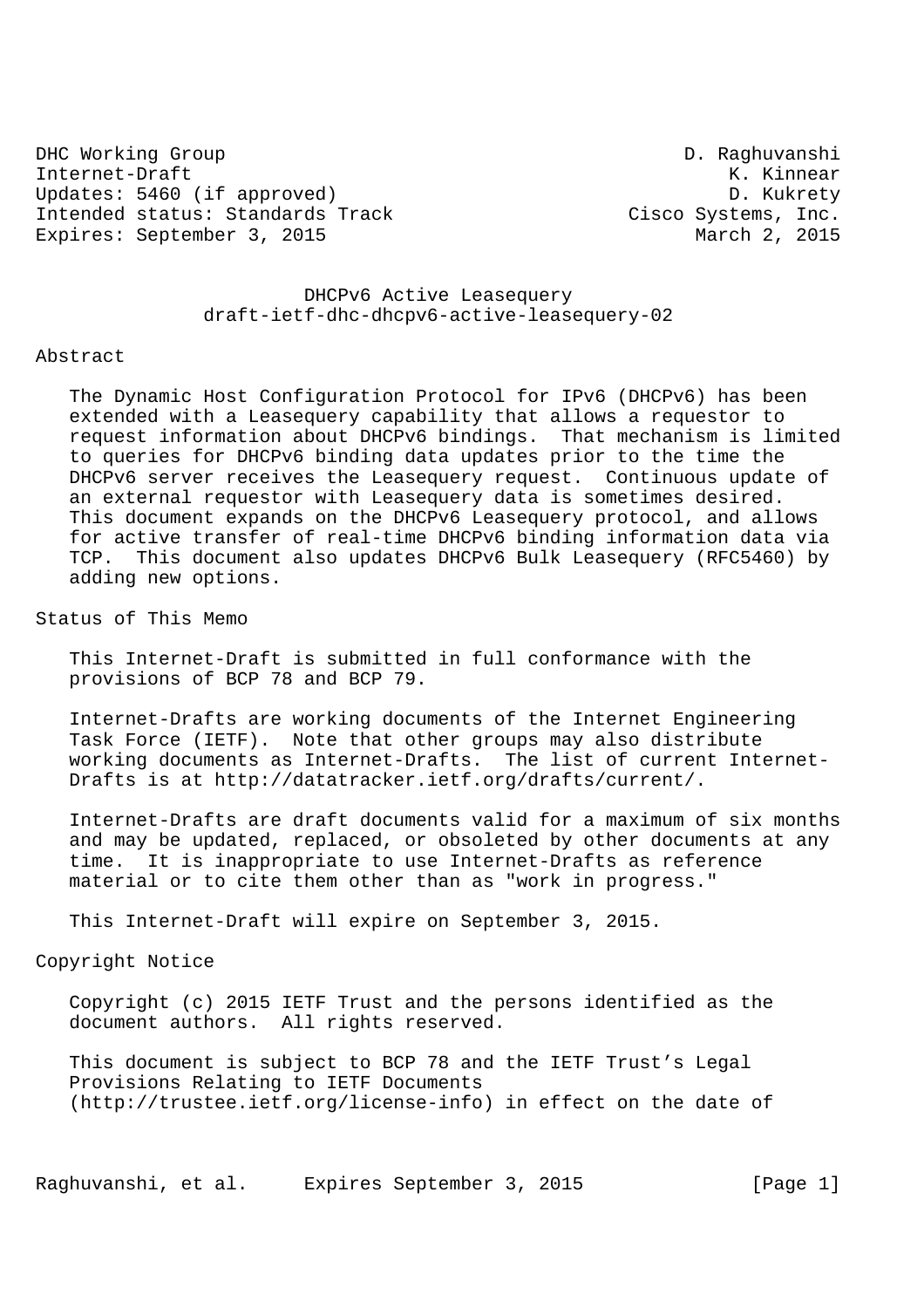publication of this document. Please review these documents carefully, as they describe your rights and restrictions with respect to this document. Code Components extracted from this document must include Simplified BSD License text as described in Section 4.e of the Trust Legal Provisions and are provided without warranty as described in the Simplified BSD License.

# Table of Contents

| 1. |        |                                                           |  |  |  |  |  |  |  | $\overline{\mathbf{3}}$ |
|----|--------|-----------------------------------------------------------|--|--|--|--|--|--|--|-------------------------|
| 2. |        |                                                           |  |  |  |  |  |  |  | $\overline{3}$          |
| 3. |        |                                                           |  |  |  |  |  |  |  | 5                       |
| 4. |        | Interaction Between Active Leasequery and Bulk Leasequery |  |  |  |  |  |  |  | $\overline{7}$          |
| 5. |        | Extension to DHCPv6 Bulk Leasequery                       |  |  |  |  |  |  |  | $\overline{7}$          |
| 6. |        | Message and Option Definitions                            |  |  |  |  |  |  |  | 8                       |
|    |        | 6.1. Message Framing for TCP                              |  |  |  |  |  |  |  | 8                       |
|    |        |                                                           |  |  |  |  |  |  |  | 8                       |
|    |        | 6.2.1. ACTIVELEASEQUERY                                   |  |  |  |  |  |  |  | 8 <sup>8</sup>          |
|    |        |                                                           |  |  |  |  |  |  |  | $\overline{9}$          |
|    |        |                                                           |  |  |  |  |  |  |  | $\overline{9}$          |
|    |        | 6.3.1. OPTION_LQ_BASE_TIME                                |  |  |  |  |  |  |  | $\overline{9}$          |
|    |        | $6.3.2.$ OPTION_LQ_START_TIME                             |  |  |  |  |  |  |  | 10                      |
|    |        | 6.3.3. OPTION_LQ_END_TIME                                 |  |  |  |  |  |  |  | 11                      |
|    |        | 6.4. Connection and Transmission Parameters               |  |  |  |  |  |  |  | 11                      |
| 7. |        | Information Communicated by Active Leasequery             |  |  |  |  |  |  |  | 12                      |
|    |        |                                                           |  |  |  |  |  |  |  | 13                      |
|    |        |                                                           |  |  |  |  |  |  |  | 13                      |
|    |        | 8.2. Initiating a Connection                              |  |  |  |  |  |  |  | 13                      |
|    |        | 8.3. Forming an Active Leasequery                         |  |  |  |  |  |  |  | 14                      |
|    |        | 8.4. Processing Active Replies 15                         |  |  |  |  |  |  |  |                         |
|    | 8.4.1. | Processing Replies from a Request Containing a            |  |  |  |  |  |  |  |                         |
|    |        | OPTION_LQ_START_TIME 17                                   |  |  |  |  |  |  |  |                         |
|    |        | 8.5. Processing Time Values in Leasequery messages 19     |  |  |  |  |  |  |  |                         |
|    |        |                                                           |  |  |  |  |  |  |  |                         |
|    |        |                                                           |  |  |  |  |  |  |  | 20                      |
|    |        | 8.6.2. Data Missing on Server                             |  |  |  |  |  |  |  | 20                      |
|    |        | 8.6.3. Successful Query                                   |  |  |  |  |  |  |  | 20                      |
|    |        |                                                           |  |  |  |  |  |  |  | 21                      |
|    |        |                                                           |  |  |  |  |  |  |  |                         |
|    | 9.1.   | Accepting Connections 21                                  |  |  |  |  |  |  |  |                         |
|    |        | 9.2. Rejecting Connections 22                             |  |  |  |  |  |  |  |                         |
|    |        | 9.3. Replying to an Active Leasequery 22                  |  |  |  |  |  |  |  |                         |
|    |        | 9.4. Multiple or Parallel Queries                         |  |  |  |  |  |  |  | 24                      |
|    |        | 9.5. Closing Connections 25                               |  |  |  |  |  |  |  |                         |
|    |        | 10. Security Considerations 25                            |  |  |  |  |  |  |  |                         |
|    |        |                                                           |  |  |  |  |  |  |  |                         |
|    |        |                                                           |  |  |  |  |  |  |  |                         |
|    |        |                                                           |  |  |  |  |  |  |  | 27                      |
|    |        |                                                           |  |  |  |  |  |  |  |                         |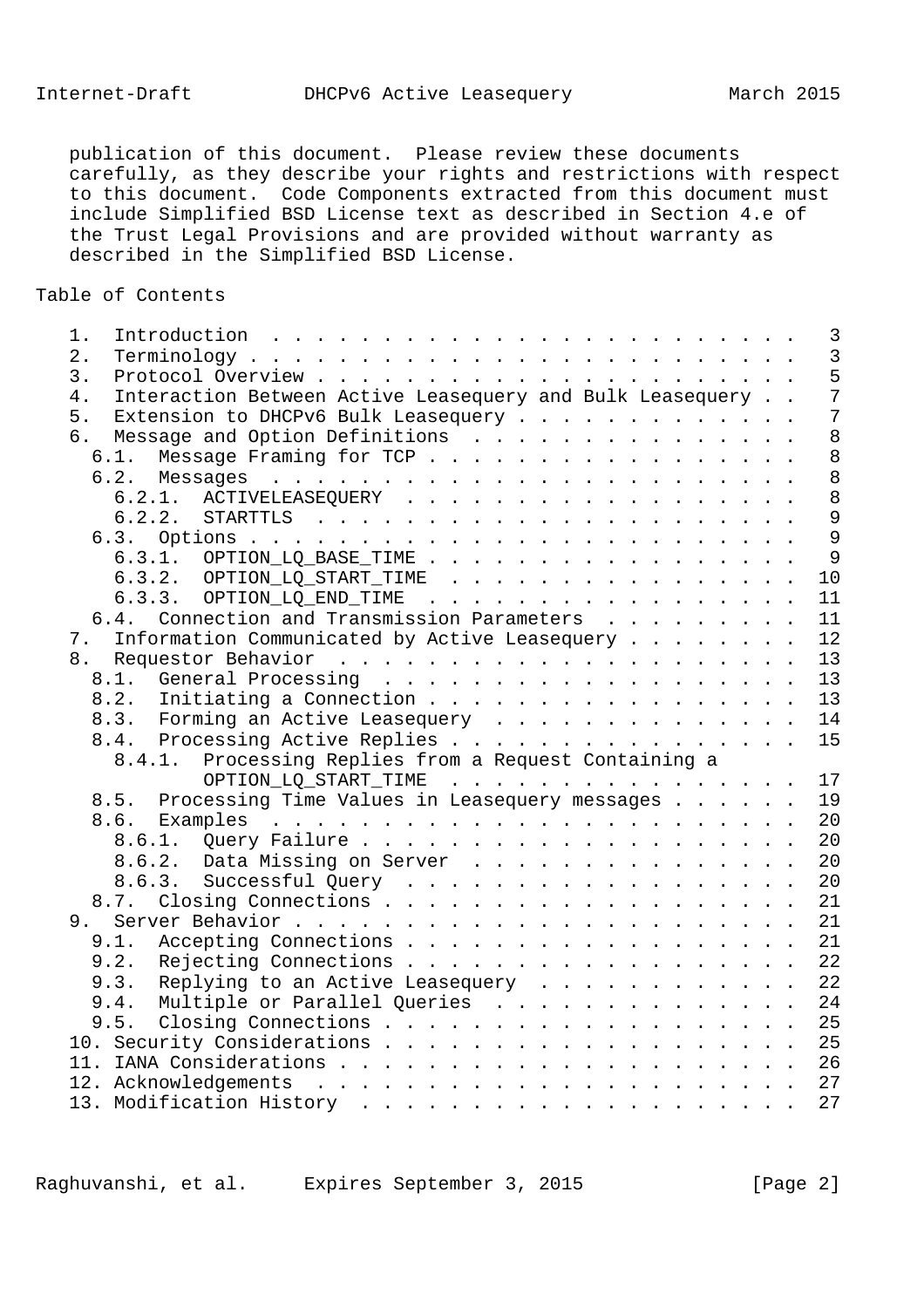|  | 14.1. Normative References 27   |  |
|--|---------------------------------|--|
|  | 14.2. Informative References 27 |  |
|  |                                 |  |
|  |                                 |  |

### 1. Introduction

 The DHCPv6 [RFC3315] protocol specifies a mechanism for the assignment of IPv6 address and configuration information to IPv6 nodes. IPv6 Prefix Delegation for DHCPv6 (PD) [RFC3633] specifies a mechanism for DHCPv6 delegation of IPv6 prefixes and related data. DHCPv6 servers maintain authoritative information including binding information for delegated IPv6 prefixes.

 Requirements exist for external entities to keep up to date on the correspondence between DHCPv6 clients and their bindings. These entities need to keep up with the current binding activity of the DHCPv6 server. Keeping up with these binding activity is termed "active" leasequery.

 The DHCPv6 Bulk Leasequery [RFC5460] capability can be used to recover useful information from a DHCPv6 server when some external entity starts up. This entity could be one which is directly involved in the DHCPv6 client - server transactions (e.g., a relay agent), or it could be an external process which needs information present in the DHCPv6 server's lease state database.

 The Active Leasequery capability documented here is designed to allow an entity not directly involved in DHCPv6 client - server transactions to nevertheless keep current with the state of the DHCPv6 lease state information in real-time.

 This document updates DHCPv6 Bulk Leasequery [RFC5460] by adding new options, as described in Section 6.2.1. For the DHCPv6 servers, supporting Bulk Leasequery and not Active Leasequery, Section 9.2 specifies the mechanism to reject incoming Active Leasequery requests.

## 2. Terminology

 The key words "MUST", "MUST NOT", "REQUIRED", "SHALL", "SHALL NOT", "SHOULD", "SHOULD NOT", "RECOMMENDED", "MAY", and "OPTIONAL" in this document are to be interpreted as described in RFC 2119 [RFC2119].

 DHCPv6 terminology is defined in [RFC3315]. Terminology specific to DHCPv6 Active Leasequery can be found below:

o "Absolute Time"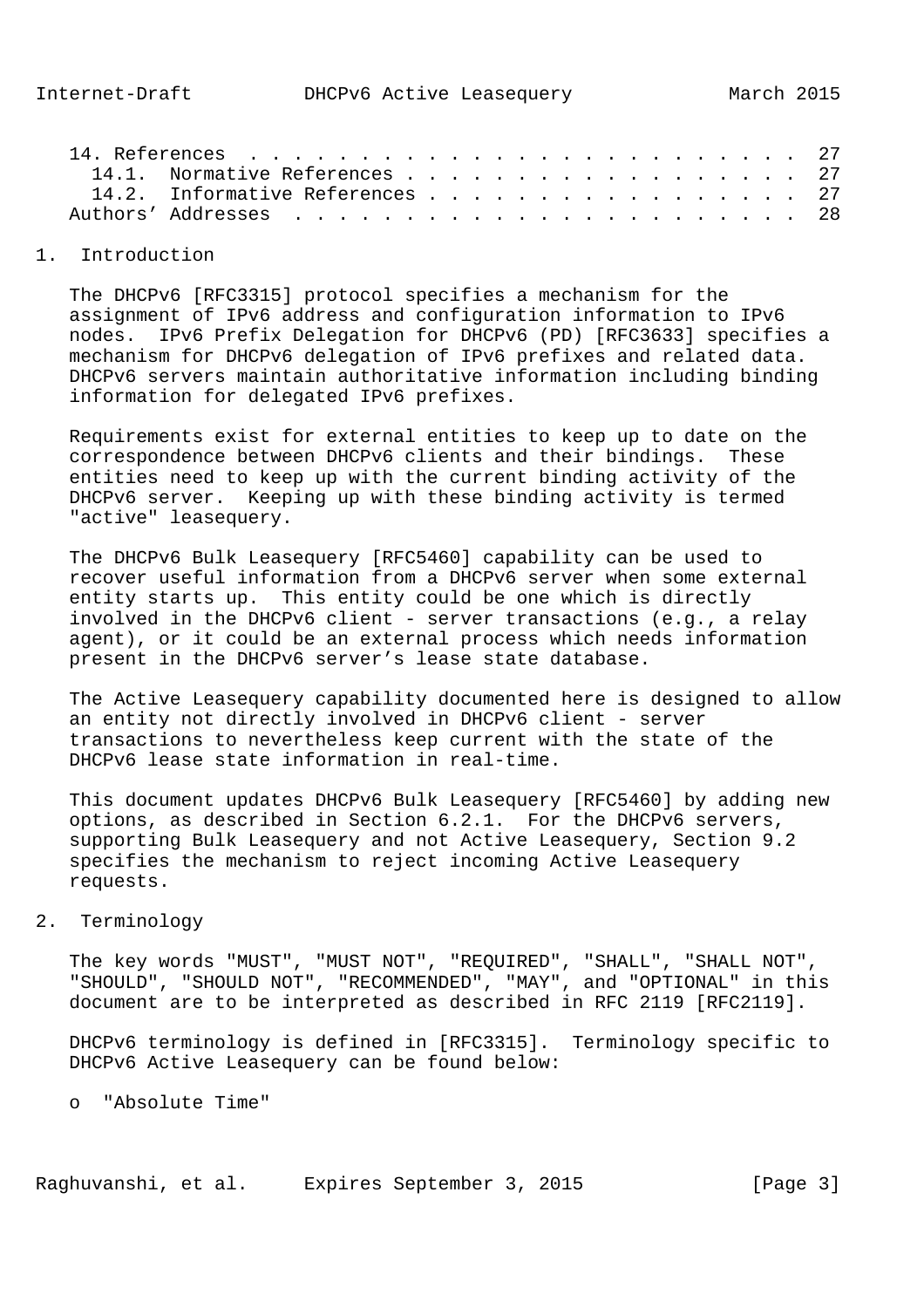A 32-bit quantity containing the number of seconds since midnight January 1, 2000 UTC.

o "Active Leasequery"

 Keeping up to date in real-time (or near real-time) with DHCPv6 binding activity.

o "Bulk Leasequery"

 Requesting and receiving the information about all or some of the existing DHCPv6 binding information in an efficient manner, as defined by [RFC5460].

o "blocked TCP connection"

 A TCP connection is considered blocked if the underlying TCP transport will not accept new messages to be sent without blocking the thread that is attempting to send the message.

o "binding change/update"

 Any change in the DHCPv6 binding state or data stored on the DHCPv6 server related to binding. This also includes expiration or deletion of the binding.

o "catch-up information, catch-up phase"

 If a DHCPv6 Active Leasequery requestor sends OPTION\_LQ\_START\_TIME option in an ACTIVELEASEQUERY message, the DHCPv6 server will attempt to send the requestor the information that changed since the time specified in the OPTION LO START TIME option. The binding information sent to satisfy this request is the catch-up information, and the period while it is being sent is the catch-up phase.

Raghuvanshi, et al. Expires September 3, 2015 [Page 4]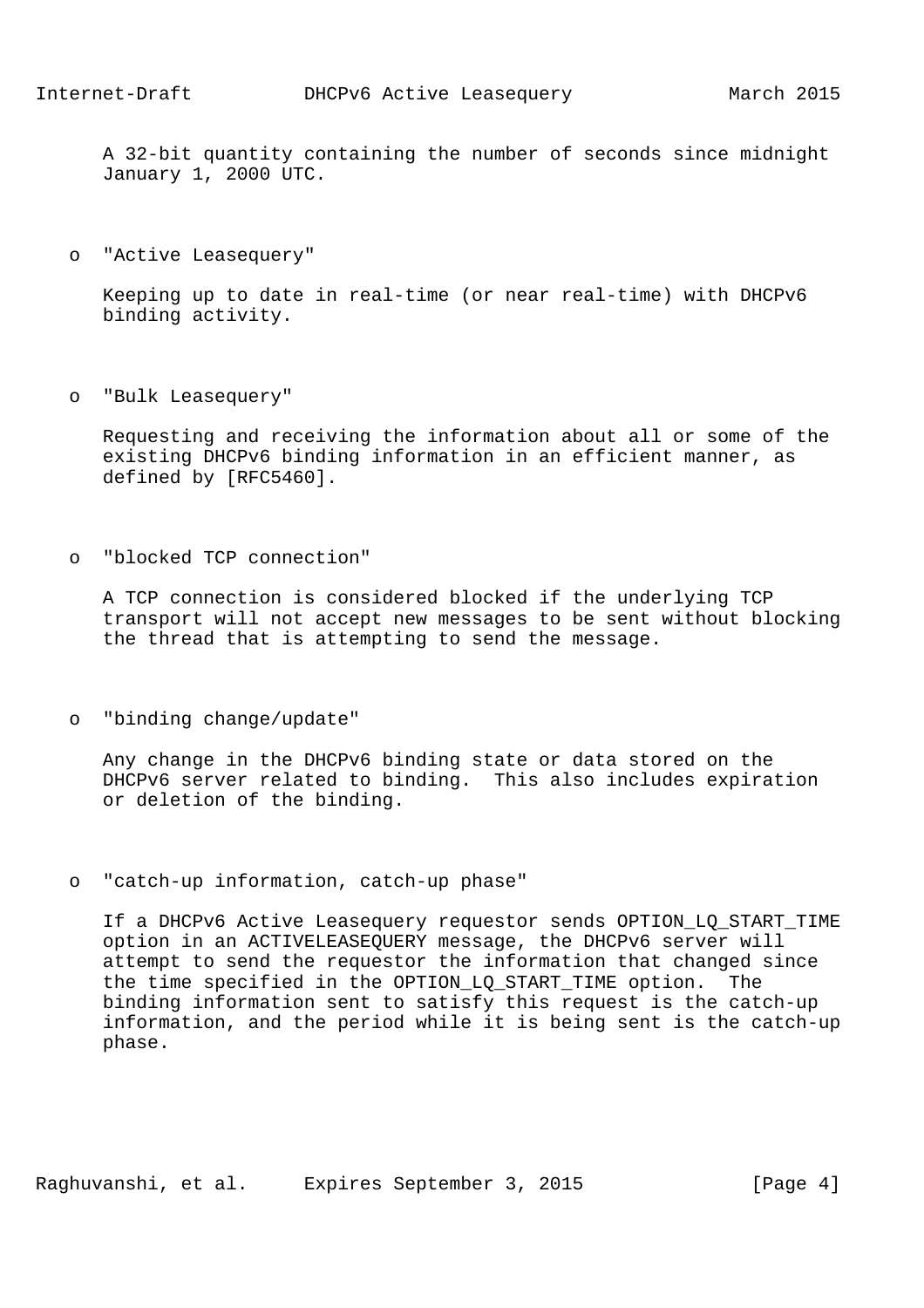o "clock skew"

 The difference between the absolute time on a DHCPv6 server and the absolute time on the system where a requestor of an Active or Bulk Leasequery is executing is termed the "clock skew" for that Active or Bulk Leasequery connection. It is not absolutely constant but is likely to vary only slowly. While it is easy to think that this can be calculated precisely after one message is received by a requestor from a DHCPv6 server, a more accurate value is derived from continuously examining the instantaneous value developed from each message received from a DHCPv6 server and using it to make small adjustments to the existing value held in the requestor.

o "requestor"

 The node that sends LEASEQUERY messages to one or more servers to retrieve information on the bindings for a client.

o "Transaction ID"

 An opaque value used to match responses with queries initiated by an Active Leasequery requestor.

3. Protocol Overview

 The Active Leasequery mechanism is modeled on the existing DHCPv6 Bulk Leasequery [RFC5460]; most differences arise from the long term nature of the TCP [RFC4614] connection required for Active Leasequery. A DHCPv6 server which supports Active Leasequery MUST support Bulk Leasequery [RFC5460] as well.

 An Active Leasequery requestor opens a TCP connection to a DHCPv6 Server, using the DHCPv6 port 547. Note that this implies that the Leasequery requestor has server IP address(es) available via configuration or some other means, and that it has unicast IP reachability to the DHCPv6 server. No relaying for Active Leasequery is specified.

 After establishing a connection, the requestor sends an ACTIVELEASEQUERY message over the connection. In response, the server sends updates to the requestor using LEASEQUERY-REPLY and LEASEQUERY-DATA messages. This response procedure is identical to [RFC5460], except that in the case of Active Leasequery the server

Raghuvanshi, et al. Expires September 3, 2015 [Page 5]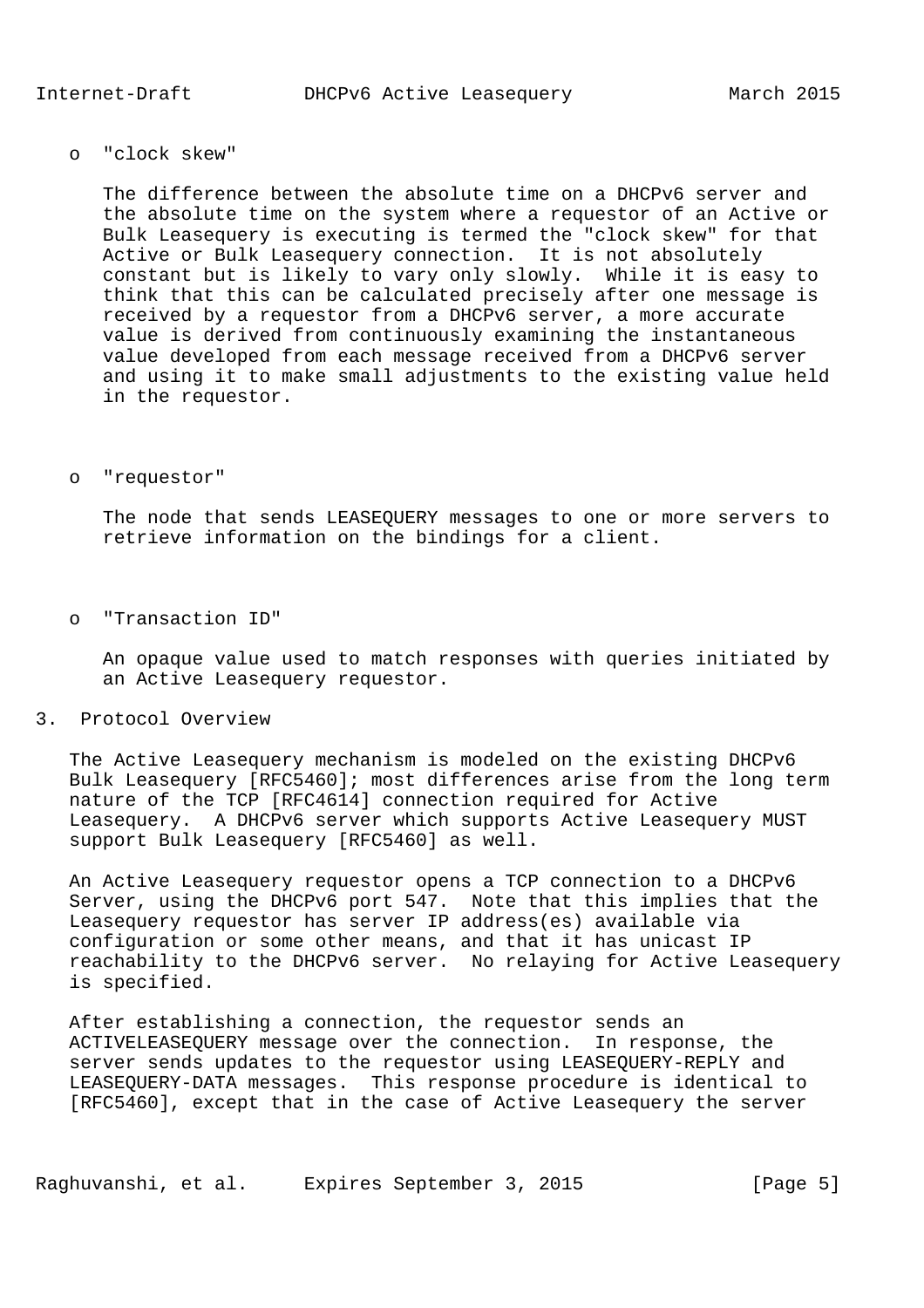sends updates whenever some activity occurs to change the binding state - thus the need for long lived connection.

 Active Leasequery has features which allow this external entity to lose its connection and then reconnect and receive the latest information concerning any IPv6 bindings changed while it was not connected.

 These features are designed to allow the Active Leasequery requestor to efficiently become current with respect to the lease state database after it has been restarted or the machine on which it is running has been reinitialized. It is easy to define a protocol which works when the requestor is always connected to the DHCPv6 server. Since that isn't sufficiently robust, much of the mechanism in this document is designed to deal efficiently with situations that occur when the Active Leasequery requestor becomes disconnected from the DHCPv6 server from which it is receiving updates and then reconnects to that server.

 Central to this approach, if the Active Leasequery requestor loses service, it is allowed to specify the time of its most recent update in a subsequent Active Leasequery request and the DHCPv6 server will determine whether or not data was missed while the Active Leasequery requestor was not connected.

 The DHCPv6 server processing the Active Leasequery request may limit the amount of data saved, and methods exist for the DHCPv6 server to inform the Active Leasequery requestor that data was missed - not all could be saved. In this situation, the Active Leasequery requestor should issue a Bulk Leasequery [RFC5460] to recover information not available through an Active Leasequery.

 DHCPv6 servers are not required to keep any data corresponding to data missed on an Active Leasequery connection, but will typically choose to keep data corresponding to some recent activity available for subsequent queries by a DHCPv6 Active Leasequery requestor whose connection was temporarily interrupted. In other words, DHCPv6 servers supporting catch-up are required to have some mechanism to keep/save historic information of bindings.

 An Active Leasequery requestor would typically use Bulk Leasequery to initialize its database with all current data when that database contains no binding information. In addition, it would use Bulk Leasequery to recover missed information in the event that its connection with the DHCPv6 server was lost for a longer time than the DHCPv6 server would keep track of the specific changes to the IPv6 binding information.

Raghuvanshi, et al. Expires September 3, 2015 [Page 6]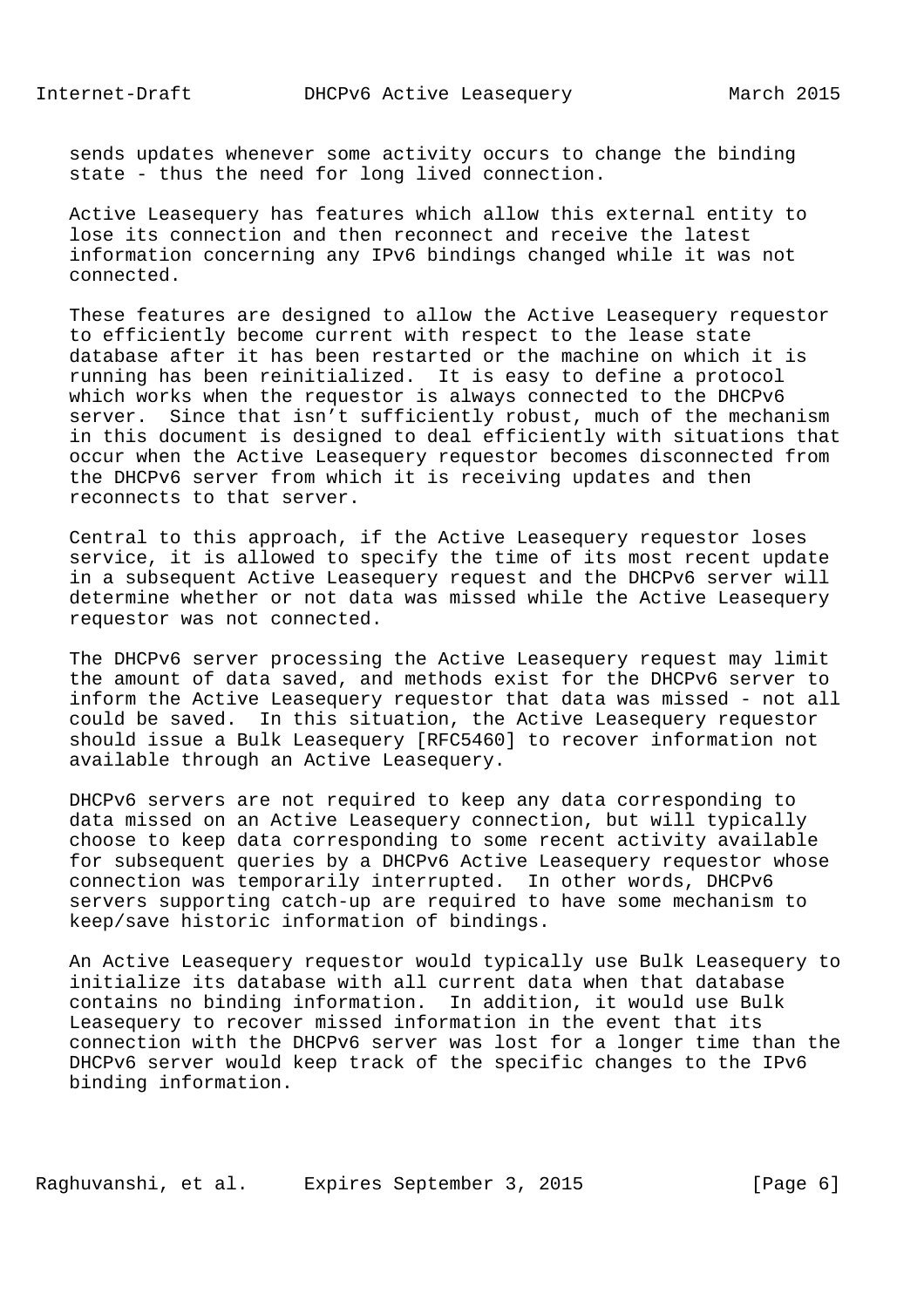The messages sent by the server in response to an Active Leasequery request SHOULD be identical to the messages sent by the server to a Bulk Leasequery request regarding the way the data is encoded into the Active Leasequery responses. In addition, the actions taken by the Active Leasequery requestor to interpret the responses to an Active Leasequery request SHOULD be identical to the way that the requestor interprets the responses to a Bulk Leasequery request. Thus, the handling of OPTION\_CLIENT\_DATA and additional options discussed in the Bulk Leasequery specification [RFC5460] are to be followed when implementing Active Leasequery.

4. Interaction Between Active Leasequery and Bulk Leasequery

 Active Leasequery is an extension of the Bulk Leasequery protocol [RFC5460]. The format of messages returned to an Active Leasequery requestor are identical to that defined for the Bulk Leasequery protocol [RFC5460].

 Applications which employ Active Leasequery to keep a database up to date with respect to the DHCPv6 server's lease state database will usually use an initial Bulk Leasequery to bring their database into equivalence with that of the DHCPv6 server, and then use Active Leasequery to keep that database current with respect to the DHCPv6 server's lease state database.

 There are several differences between the Active and Bulk Leasequery protocols. Active Leasequery defines a new message (ACTIVELEASEQUERY) to send Active Leasequery request to DHCPv6 server. An Active Leasequery connection sends all available updates to the requestor, based on OPTION\_LQ\_QUERY option (see Section 6.2.1).

 An Active Leasequery connection does not ever "complete", though the DHCPv6 server may drop the connection for a variety of reasons associated with some sort of exception condition.

5. Extension to DHCPv6 Bulk Leasequery

 This document extends to the capabilities of DHCPv6 Bulk Leasequery protocol [RFC5460] by defining new options (OPTION\_LQ\_BASE\_TIME, OPTION LO START TIME and OPTION LO END TIME). DHCPv6 server sends OPTION LO BASE TIME option in Bulk Leasequery response if requestor ask for the same in Bulk Leasequery request. OPTION\_LQ\_START\_TIME and OPTION\_LQ\_END\_TIME can be used in Bulk Leasequery request made to DHCPv6 server. More details about these options are specified in Section 6.3.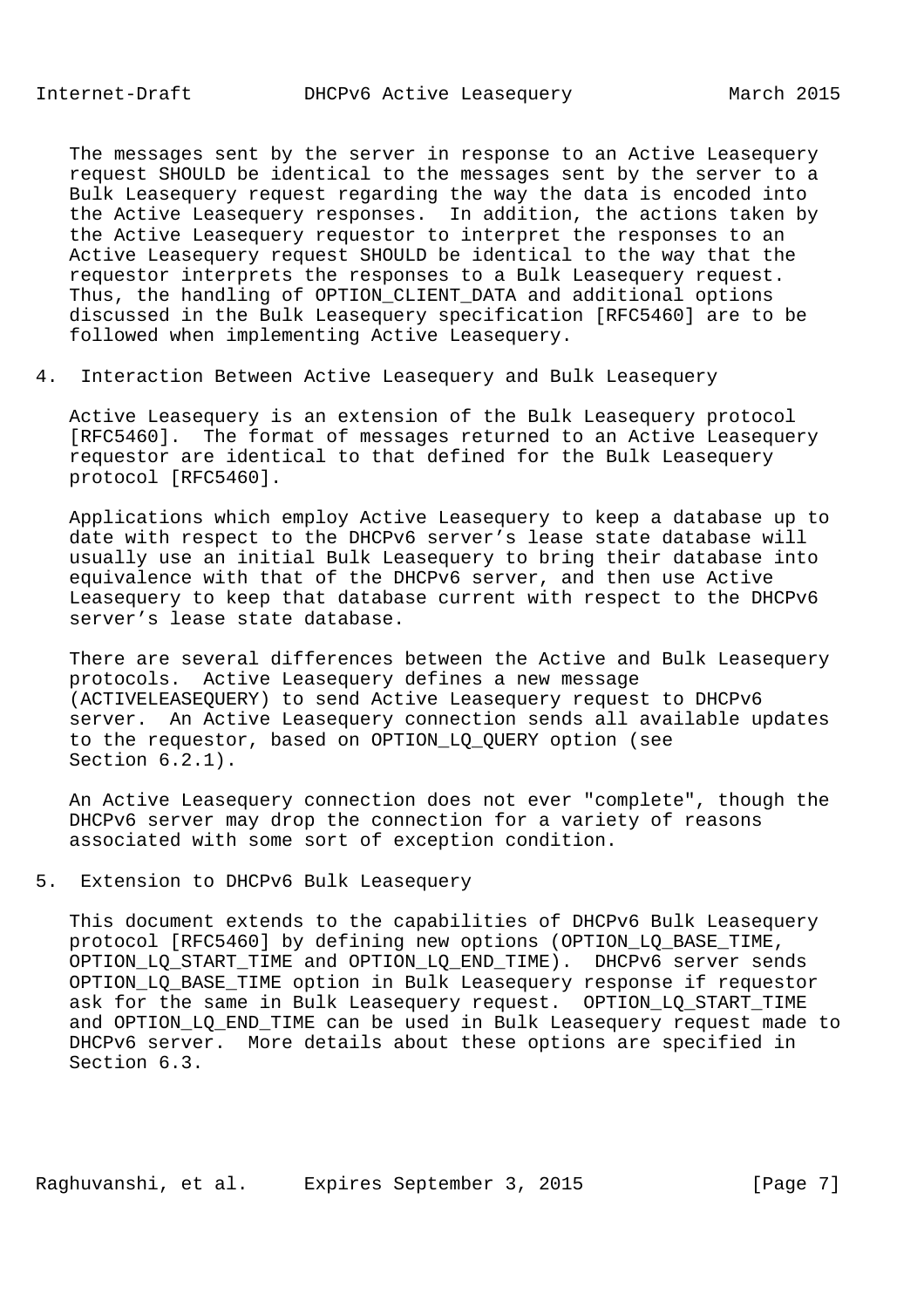# 6. Message and Option Definitions

### 6.1. Message Framing for TCP

 The use of TCP for the Active Leasequery protocol permits one or more DHCPv6 messages to be sent in response to single Active Leasequery request. The receiver needs to be able to determine how large each message is. The same message framing technique used for DHCPv6 Bulk Leasequery [RFC5460] is used for Active Leasequery as well.

 The intent in using the same format is that code which currently knows how to deal with a message returned from DHCPv6 Bulk Leasequery [RFC5460] will be able to deal with the message held inside of the TCP framing.

## 6.2. Messages

 The LEASEQUERY-REPLY message is defined in [RFC5007]. The LEASEQUERY-DATA and LEASEQUERY-DONE messages are defined in [RFC5460].

 In an Active Leasequery exchange, a single LEASEQUERY-REPLY message is used to indicate the success or failure of a query, and to carry data that do not change in the context of a single query and answer, such as the Server-ID and Client-ID options. If a query is successful, the DHCPv6 server MUST respond to it with exactly one LEASEQUERY-REPLY message. If the server is returning binding data, the LEASEQUERY-REPLY also contains the first client's binding data in an OPTION\_CLIENT\_DATA option. Additional binding data is returned using LEASEQUERY-DATA message as explained in DHCPv6 Bulk Leasequery [RFC5460]. In case of failure query, single LEASEQUERY-REPLY message is returned without any binding data.

### 6.2.1. ACTIVELEASEQUERY

 The new message type (ACTIVELEASEQUERY) is designed for keeping the requestor up to date in real-time (or near real-time) with DHCPv6 bindings. It asks the server to return DHCPv6 bindings activity that occurs subsequent to the receipt of the Active Leasequery request.

 An ACTIVELEASEQUERY request MUST contain a transaction-id, and that transaction-id MUST BE locally unique on the TCP connection on which it is sent to the DHCPv6 server.

 When sending an Active Leasequery request, the requestor MAY include the OPTION\_LQ\_START\_TIME option in the ACTIVELEASEQUERY request. In this case, DHCPv6 server returns all the bindings changed on or after the OPTION LO START TIME.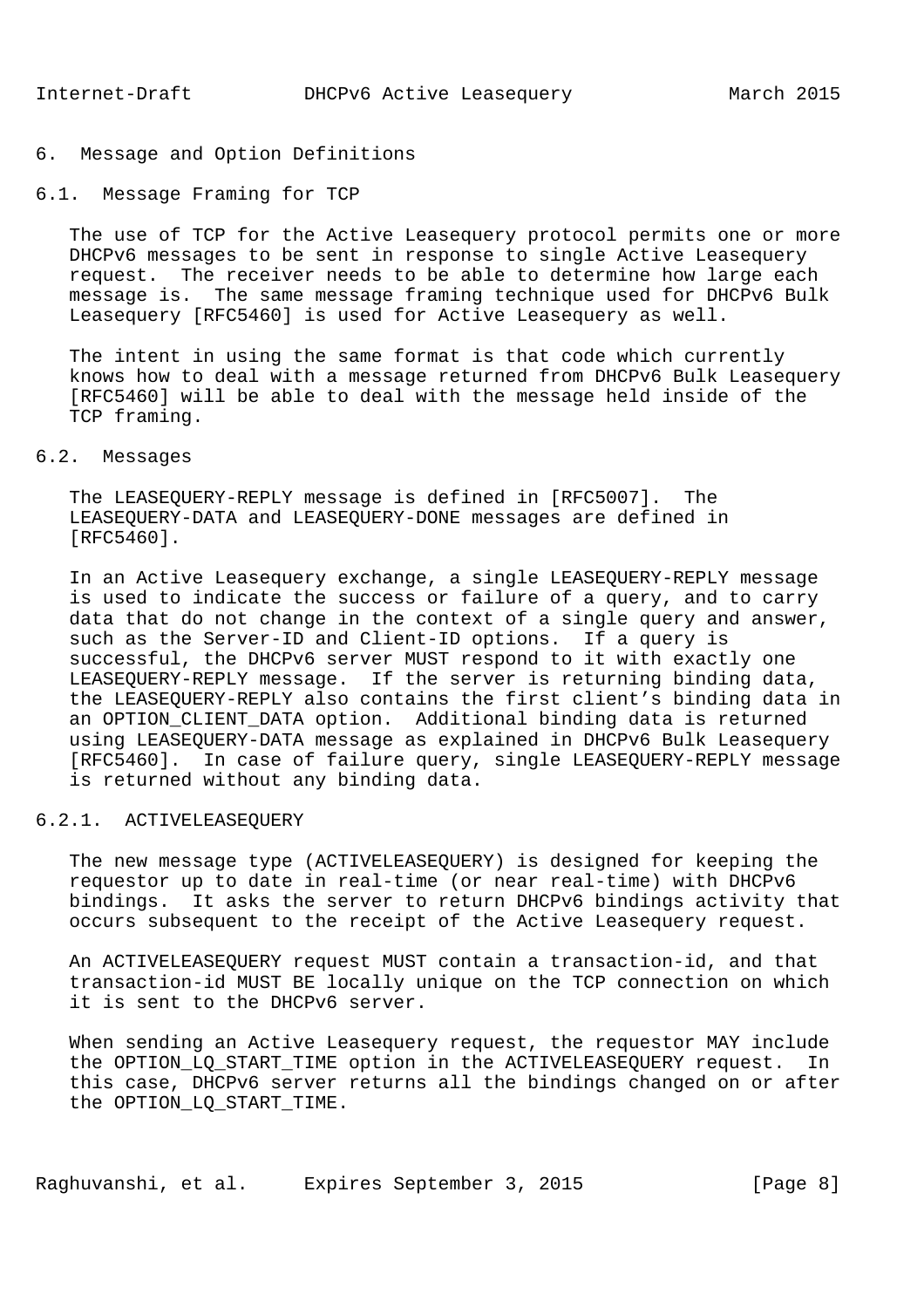If the requestor is interested in receiving all binding updates from the DHCPv6 server, it MUST NOT include the OPTION\_LQ\_QUERY option in the ACTIVELEASEQUERY message. But if the requestor is only interested in specific binding updates, it MAY include an OPTION\_LQ\_QUERY option along with a query-types defined in [RFC5007] and [RFC5460].

 Other DHCPv6 options used in the LEASEQUERY message (as specified in [RFC5460]) can also be used in the ACTIVELEASEQUERY request.

# 6.2.2. STARTTLS

 The new message type (STARTTLS) is designed for establishment of a TLS connection between requestor and DHCPv6 server.

More details about this message are specified in Section 8.2.

## 6.3. Options

 New options (OPTION\_LQ\_BASE\_TIME, OPTION\_LQ\_START\_TIME and OPTION\_LQ\_END\_TIME) are defined as an extension to DHCPv6 Bulk Leasequery [RFC5460]. The reply messages for Active Leasequery uses these options along with the options defined in [RFC3315], [RFC5007] and [RFC5460].

# 6.3.1. OPTION\_LQ\_BASE\_TIME

 The OPTION\_LQ\_BASE\_TIME option is the current time the message was created to be sent by the DHCPv6 server to the requestor of the Active or Bulk Leasequery if requestor ask for the same in Active or Bulk Leasequery request. This MUST be an absolute time (i.e. seconds since midnight January 1, 2000 UTC). All of the other time based options in the reply message are relative to this time, including OPTION\_CLT\_TIME [RFC5007]. This time is in the context of the DHCPv6 server who placed this option in a message.

This is an unsigned integer in network byte order.

The code for this option is TBD.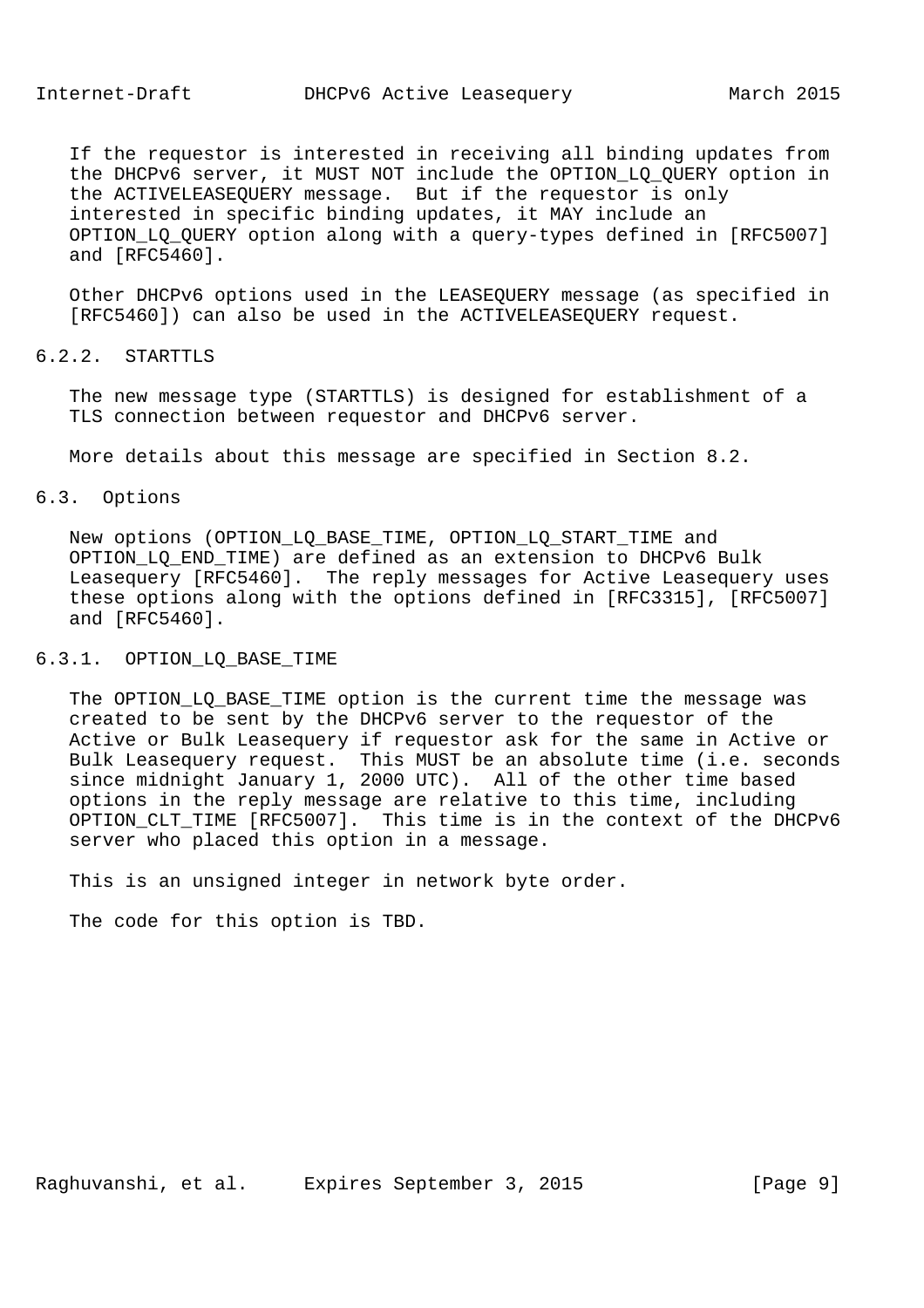$0$  and  $1$  and  $2$  3 0 1 2 3 4 5 6 7 8 9 0 1 2 3 4 5 6 7 8 9 0 1 2 3 4 5 6 7 8 9 0 1 +-+-+-+-+-+-+-+-+-+-+-+-+-+-+-+-+-+-+-+-+-+-+-+-+-+-+-+-+-+-+-+-+ | OPTION\_LQ\_BASE\_TIME | option-len | +-+-+-+-+-+-+-+-+-+-+-+-+-+-+-+-+-+-+-+-+-+-+-+-+-+-+-+-+-+-+-+-+ | base-time | +-+-+-+-+-+-+-+-+-+-+-+-+-+-+-+-+-+-+-+-+-+-+-+-+-+-+-+-+-+-+-+-+ option-code OPTION\_LQ\_BASE\_TIME (TBD). option-len 4. base-time DHCPv6 Server Base Time.

6.3.2. OPTION\_LQ\_START\_TIME

The OPTION LO START TIME option specifies a query start time to the DHCPv6 server. If specified, only bindings that have changed on or after the OPTION\_LQ\_START\_TIME should be included in the response to the query. This option MAY be used in Active or Bulk Leasequery requests made to a DHCPv6 server.

The requestor MUST determine the OPTION LO START TIME using lease information it has received from the DHCPv6 server. This MUST be an absolute time in the DHCPv6 server's context (see Section 8.5).

 Typically (though this is not a requirement) the OPTION\_LQ\_START\_TIME option will contain the value most recently received in a OPTION\_LQ\_BASE\_TIME option by the requestor, as this will indicate the last successful communication with the DHCPv6 server.

This is an unsigned integer in network byte order.

The code for this option is TBD.

 $0$  and  $1$  and  $2$  3 0 1 2 3 4 5 6 7 8 9 0 1 2 3 4 5 6 7 8 9 0 1 2 3 4 5 6 7 8 9 0 1 +-+-+-+-+-+-+-+-+-+-+-+-+-+-+-+-+-+-+-+-+-+-+-+-+-+-+-+-+-+-+-+-+ OPTION\_LQ\_START\_TIME | option-len +-+-+-+-+-+-+-+-+-+-+-+-+-+-+-+-+-+-+-+-+-+-+-+-+-+-+-+-+-+-+-+-+ query-start-time +-+-+-+-+-+-+-+-+-+-+-+-+-+-+-+-+-+-+-+-+-+-+-+-+-+-+-+-+-+-+-+-+ option-code OPTION\_LQ\_START\_TIME (TBD). option-len 4. query-start-time DHCPv6 Server Query Start Time.

Raghuvanshi, et al. Expires September 3, 2015 [Page 10]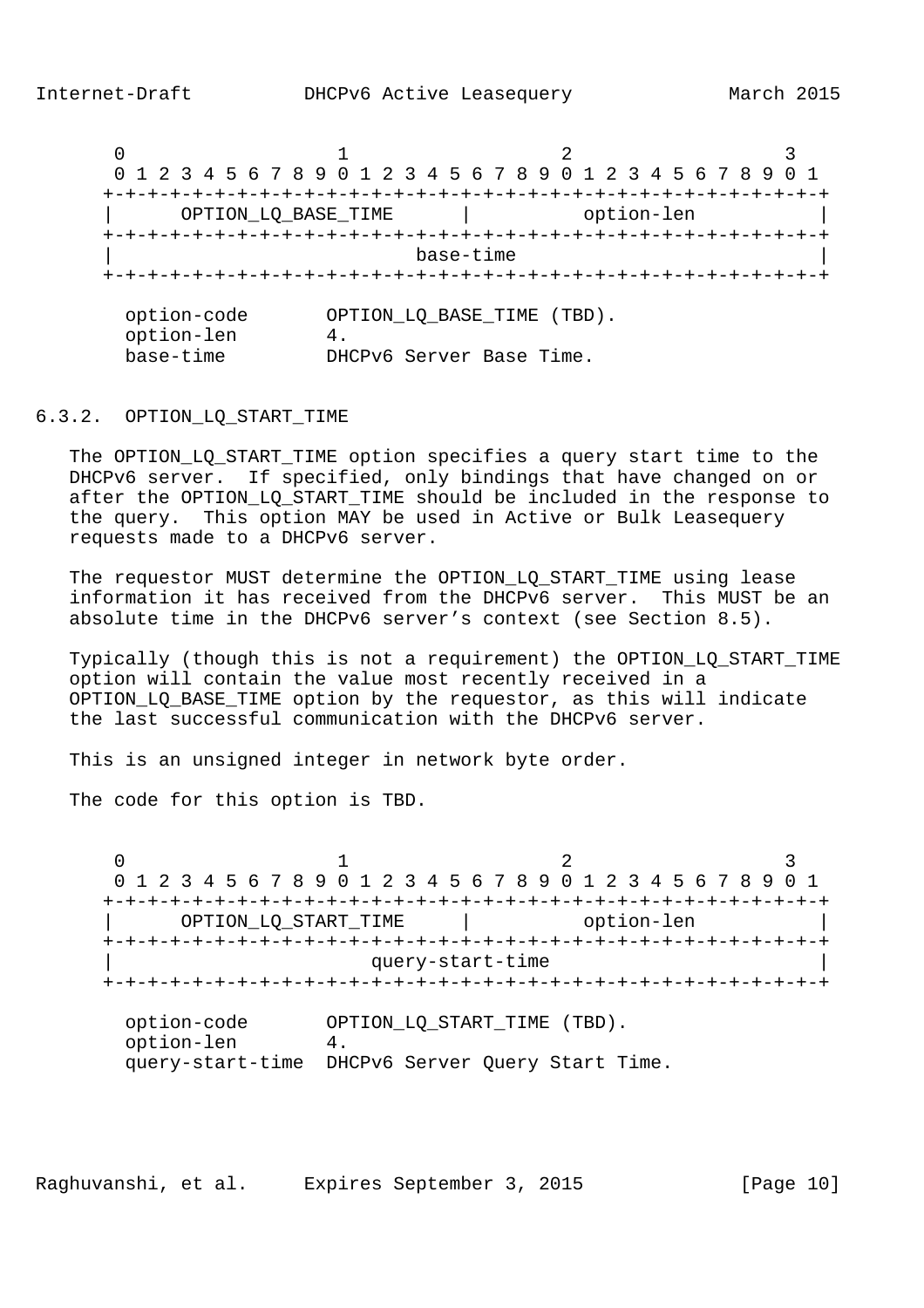#### 6.3.3. OPTION\_LQ\_END\_TIME

 The OPTION\_LQ\_END\_TIME option specifies a query end time to the DHCPv6 server. If specified, only bindings that have changed on or before the OPTION\_LQ\_END\_TIME should be included in the response to the query. This option MAY be used in a Bulk Leasequery request. But it MUST NOT be used in an Active Leasequery request.

 The requestor MUST determine the OPTION\_LQ\_END\_TIME based on lease information it has received from the DHCPv6 server. This MUST be an absolute time in the context of the DHCPv6 server.

 In the absence of information to the contrary, the requestor SHOULD assume that the time context of the DHCPv6 server is identical to the time context of the requestor (see Section 8.5).

This is an unsigned integer in network byte order.

The code for this option is TBD.

 $0$  and  $1$  and  $2$  3 0 1 2 3 4 5 6 7 8 9 0 1 2 3 4 5 6 7 8 9 0 1 2 3 4 5 6 7 8 9 0 1 +-+-+-+-+-+-+-+-+-+-+-+-+-+-+-+-+-+-+-+-+-+-+-+-+-+-+-+-+-+-+-+-+ | OPTION\_LQ\_END\_TIME | option-len | +-+-+-+-+-+-+-+-+-+-+-+-+-+-+-+-+-+-+-+-+-+-+-+-+-+-+-+-+-+-+-+-+ query-end-time +-+-+-+-+-+-+-+-+-+-+-+-+-+-+-+-+-+-+-+-+-+-+-+-+-+-+-+-+-+-+-+-+

| option-code    | OPTION_LQ_END_TIME (TBD).     |
|----------------|-------------------------------|
| option-len     |                               |
| query-end-time | DHCPv6 Server Query End Time. |

### 6.4. Connection and Transmission Parameters

 Active Leasequery uses the same port configuration as DHCPv6 Bulk Leasequery [RFC5460]. It also uses the other transmission parameters (BULK\_LQ\_DATA\_TIMEOUT and BULK\_LQ\_MAX\_CONNS) as defined in [RFC5460].

 This section presents a table of values used to control Active Leasequery behavior, including recommended defaults. Implementations MAY make these values configurable. However, configuring too-small timeout values may lead to harmful behavior both to this application as well as to other traffic in the network. As a result, timeout values smaller than the default values SHOULD NOT be used.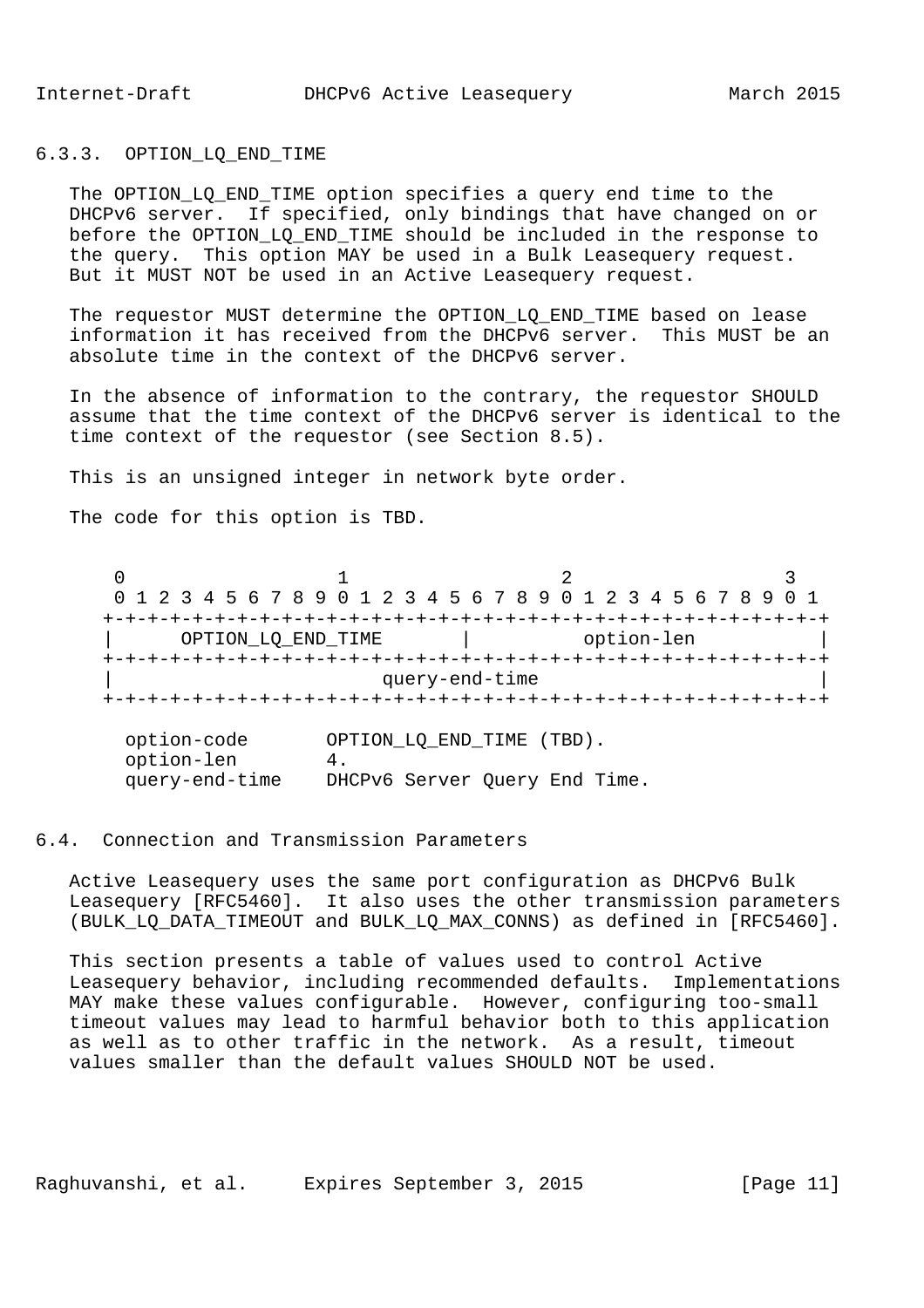| Parameter              | Default  | Description                          |
|------------------------|----------|--------------------------------------|
| ACTIVE_LQ_RCV_TIMEOUT  | 120 secs | Active Leasequery receive<br>timeout |
| ACTIVE_LQ_SEND_TIMEOUT | 120 secs | Active Leasequery send<br>timeout    |
| ACTIVE_LQ_IDLE_TIMEOUT | 60 secs  | Active Leasequery idle<br>timeout    |

7. Information Communicated by Active Leasequery

 While the information communicated by a DHCPv6 Bulk Leasequery [RFC5460] is taken directly from the DHCPv6 server's lease state database, the information communicated by an Active Leasequery is real-time information. As such, it is the information which is currently associated with a particular binding in the DHCPv6 server's lease state database.

 This is of significance, because if the Active Leasequery requestor runs slowly or the requestor disconnects from the DHCPv6 server and then reconnects with an OPTION\_LQ\_START\_TIME option (signaling a catch-up operation), the information communicated to the Active Leasequery requestor is only the most current information from the DHCPv6 server's lease state database.

 The requestor of an Active Leasequery MUST NOT assume that every lease state change is communicated across an Active Leasequery connection. Even if the Active Leasequery requestor remains connected, the DHCPv6 server is only required to transmit information about a binding that is current when the message is created and handed off to the TCP stack to send to the requestor.

 If the TCP connection blocks and the DHCPv6 server is waiting to send information down the connection, when the connection becomes available to be written the DHCPv6 server MAY create the message to send at this time. The current state of the binding will be sent, and any transition in state or other information that occurred while the TCP connection was blocked will be lost.

 Thus, the Active Leasequery protocol does not allow the requestor to build a complete history of every activity on every lease. An effective history of the important state changes for a lease can be created if the parameters of the DHCPv6 server are tuned to take into account the requirements of an Active Leasequery requestor. For instance, the period after the expiration or release of a binding could be configured long enough (say several minutes, well more than

Raghuvanshi, et al. Expires September 3, 2015 [Page 12]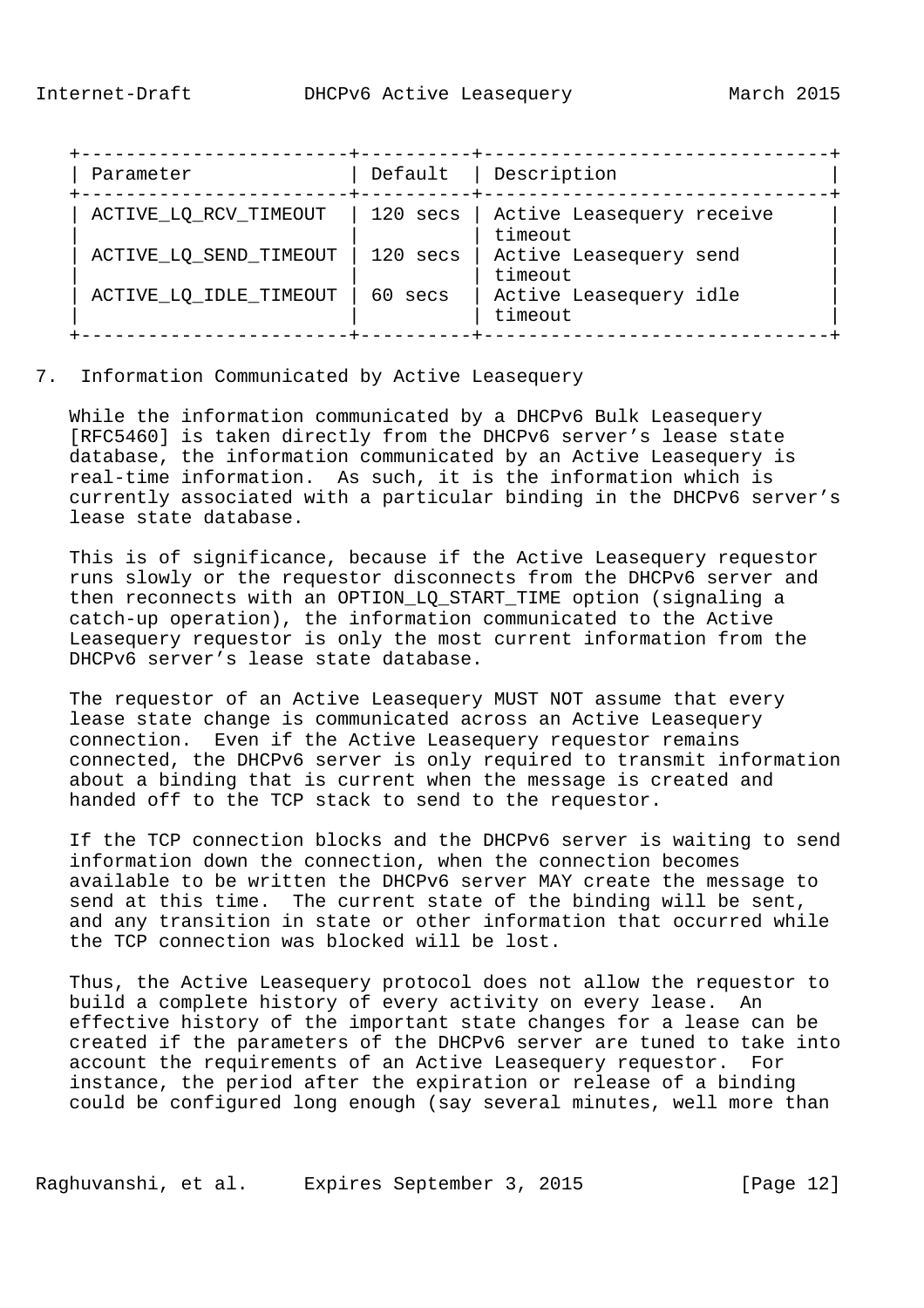the receive timeout), so that an Active Leasequery requestor would be less likely to miss any changes in the binding.

# 8. Requestor Behavior

8.1. General Processing

 A requestor attempts to establish a TCP connection to a DHCPv6 Server in order to initiate an Active Leasequery exchange. If the attempt fails, the Requestor MAY retry.

 If an Active Leasequery is terminated prematurely by a LEASEQUERY- DONE with a DHCPv6 status code (carried in an OPTION\_STATUS\_CODE option) of QueryTerminated or by the failure of the connection over which it was being submitted, the requestor MAY retry the request after the creation of a new connection.

 Messages from the DHCPv6 server come as multiple responses to a single ACTIVELEASEQUERY message. Thus, each ACTIVELEASEQUERY request MUST have an xid (transaction-id) unique on the connection on which it is sent, and all of the messages which come as a response to it contain the same xid as the request. It is the xid which allows the data-streams of two or more different ACTIVELEASEQUERY requests to be de-multiplexed by the requestor.

8.2. Initiating a Connection

 A Requestor SHOULD attempt to negotiate a TLS [RFC5246] connection over the TCP connection. If this negotiation fails, a requestor MAY choose to proceed with the Active Leasequery request without TLS.

 A requestor requests the establishment of a TLS connection by sending the STARTTLS message to the DHCPv6 server as the first message over the TCP connection. This message indicates to the DHCPv6 server that a TLS connection over this TCP connection is desired. There are four possibilities after the requestor sends the STARTTLS message to the DHCPv6 server:

- 1. No response from the DHCPv6 server.
- 2. The DHCPv6 server drops the TCP connection after it receives the STARTTLS message.
- 3. DHCPv6 server responds with REPLY [RFC3315] message with DHCPv6 status code of TLSConnectionRefused.
- 4. DHCPv6 server responds with REPLY [RFC3315] message without DHCPv6 status code, indicating success.

Raghuvanshi, et al. Expires September 3, 2015 [Page 13]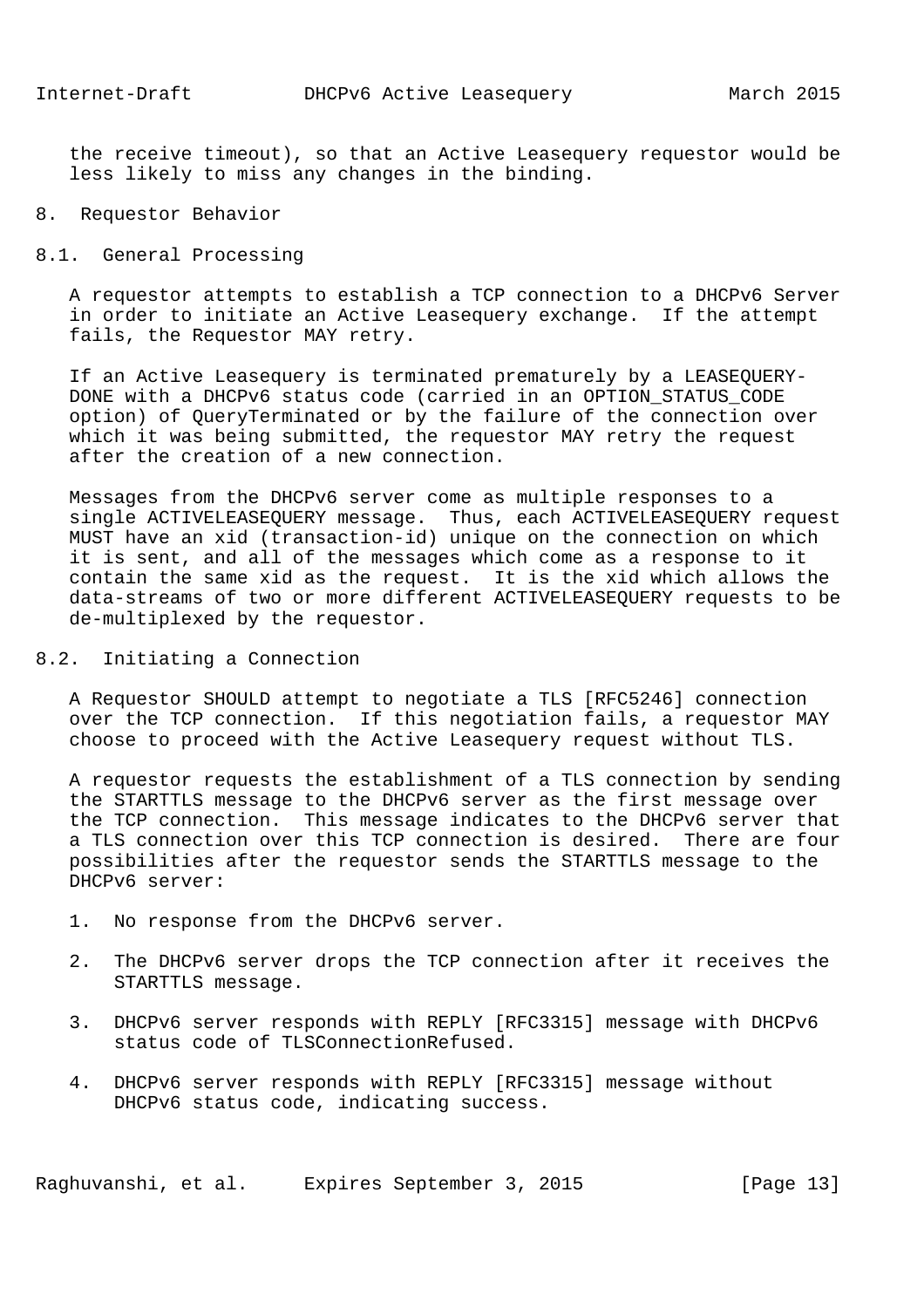In any of the first three possibilities, the DHCPv6 server can be assumed to not support TLS. In this case, the requestor MAY choose to proceed with the Active Leasequery request without having it protected by TLS.

 In the final possibility, where the DHCPv6 server has responded with a REPLY message without DHCPv6 status code in response to the requestor's STARTTLS message, the requestor SHOULD initiate the exchange of the messages involved in a TLS handshake [RFC5246].

 If the handshake exchange yields a functioning TLS connection, then the requestor SHOULD transmit an Active Leasequery message over that TLS connection and use that TLS connection for all further interactions in which it engages with the DHCPv6 server over this TCP connection.

 If the handshake exchange does not yield a functioning TLS connection, then the requestor MUST drop the TCP connection. The requestor MAY create a new TCP connection and MAY choose to proceed with an Active Leasequery request without using TLS.

## 8.3. Forming an Active Leasequery

 The Active Leasequery is designed to create a long lived connection between the requestor and the DHCPv6 server processing the active query. The DHCPv6 server SHOULD send binding information back across this connection with minimal delay after it learns of the binding information. It learns about bindings either because it makes the bindings itself or because it has received information about a binding from another server.

 An important capability of the Active Leasequery is the ability of the requestor to specify that some recent data be sent immediately to the requestor in parallel with the transmission of the ongoing binding information in more or less real time. This capability is used in order to allow an Active Leasequery requestor to recover missed information in the event that it temporarily loses connectivity with the DHCPv6 server processing a previous Active Leasequery.

 Note that until all of the recent data (catch-up data) has been received, the requestor MUST NOT keep track of the base-time (OPTION\_LQ\_BASE\_TIME) received in Leasequery reply messages to use later in a subsequent Active Leasequery request.

 This capability is enabled by the transmission of an OPTION\_LQ\_BASE\_TIME option with each Leasequery reply sent as the result of a previous Active Leasequery. The requestor SHOULD keep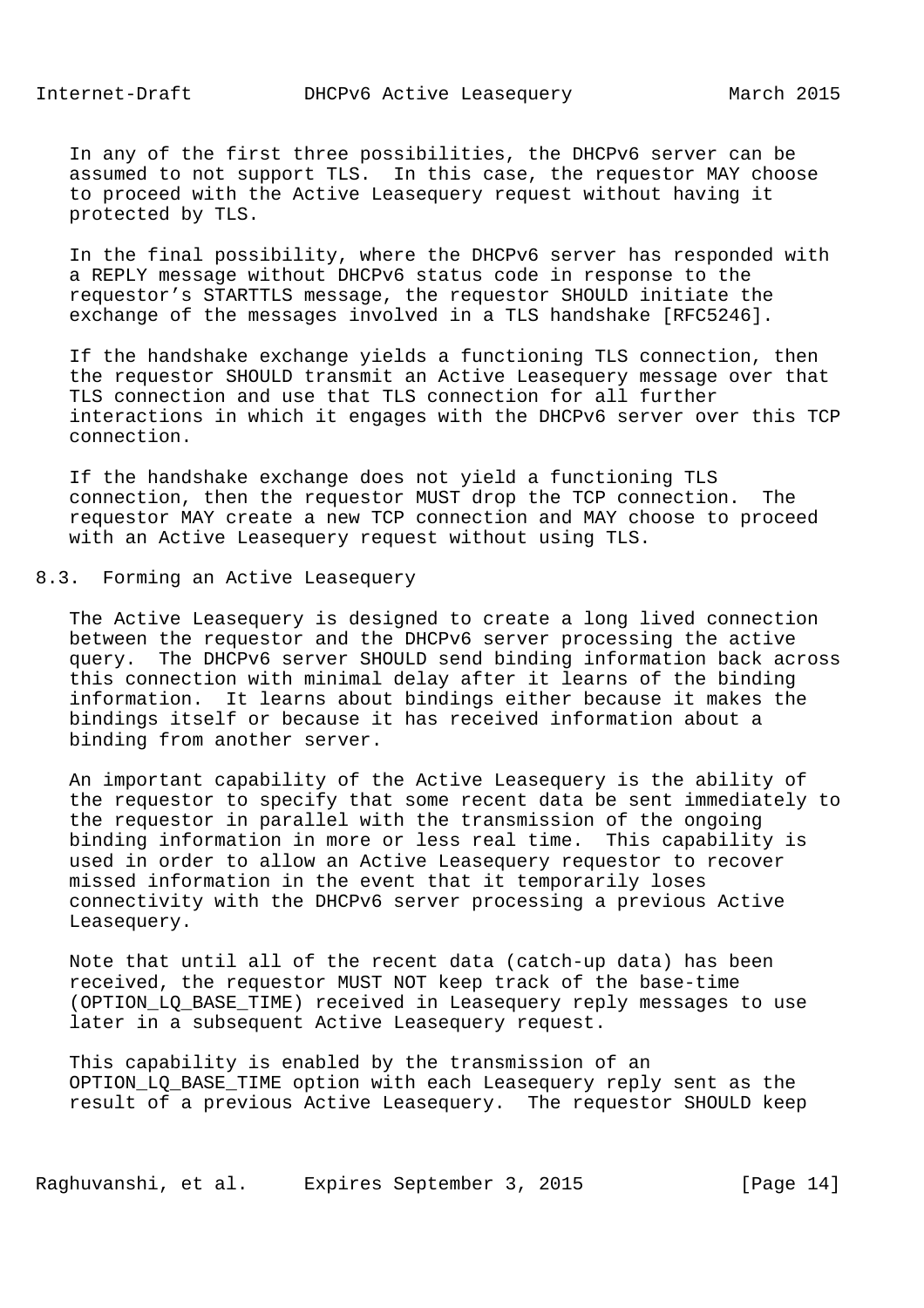track of the highest base-time received from a particular DHCPv6 server over an Active Leasequery connection, and in the event that the requestor finds it necessary (for whatever reason) to reestablish an Active Leasequery connection to that DHCPv6 server, the requestor SHOULD place this highest base-time value into an OPTION\_LQ\_START\_TIME option in the new Active Leasequery request.

 If the requestor doesn't wish to request an update of information missed when it was not connected to the DHCPv6 server, then it SHOULD NOT include the OPTION LO\_START\_TIME option in the Active Leasequery request.

 If the TCP connection becomes blocked or stops being writable while the requestor is sending its query, the requestor SHOULD terminate the connection after BULK\_LQ\_DATA\_TIMEOUT. We make this recommendation to allow requesters to control the period of time they are willing to wait before abandoning a connection, independent of notifications from the TCP implementations they may be using.

## 8.4. Processing Active Replies

 The Requestor attempts to read a DHCPv6 LEASEQUERY-REPLY message from the TCP connection. If the stream of replies becomes blocked, the Requestor SHOULD terminate the connection after ACTIVE\_LQ\_RCV\_TIMEOUT, and MAY begin retry processing if configured to do so.

 The requestor examines the LEASEQUERY-REPLY message, and determines how to proceed. Message validation rules are specified in DHCPv6 Leasequery [RFC5007] and DHCPv6 Bulk Leasequery [RFC5460]. If the reply contains an DHCPv6 status code (carried in an OPTION\_STATUS\_CODE option), the requestor should follow the recommendations in [RFC5007].

 Note that an Active Leasequery request specifically requests the DHCPv6 server to create a long-lived connection which may not have data transferring continuously during its lifetime. Therefore the DHCPv6 server SHOULD send a LEASEQUERY-DATA message without binding data (OPTION\_CLIENT\_DATA) every ACTIVE\_LQ\_IDLE\_TIMEOUT seconds (default 60) in order for the requestor to know that the connection remains alive. This approach is followed only when connection is idle (i.e. server has no binding data to send). During normal binding data exchange, receiving of LEASEQUERY-DATA message by requestor itself signifies that connection is active. Note that the default for ACTIVE\_LQ\_RCV\_TIMEOUT is 120 seconds, twice the value of the ACTIVE LQ IDLE TIMEOUT's default of 60 seconds which drives the DHCPv6 server to send messages. Thus ACTIVE\_LQ\_RCV\_TIMEOUT controls

Raghuvanshi, et al. Expires September 3, 2015 [Page 15]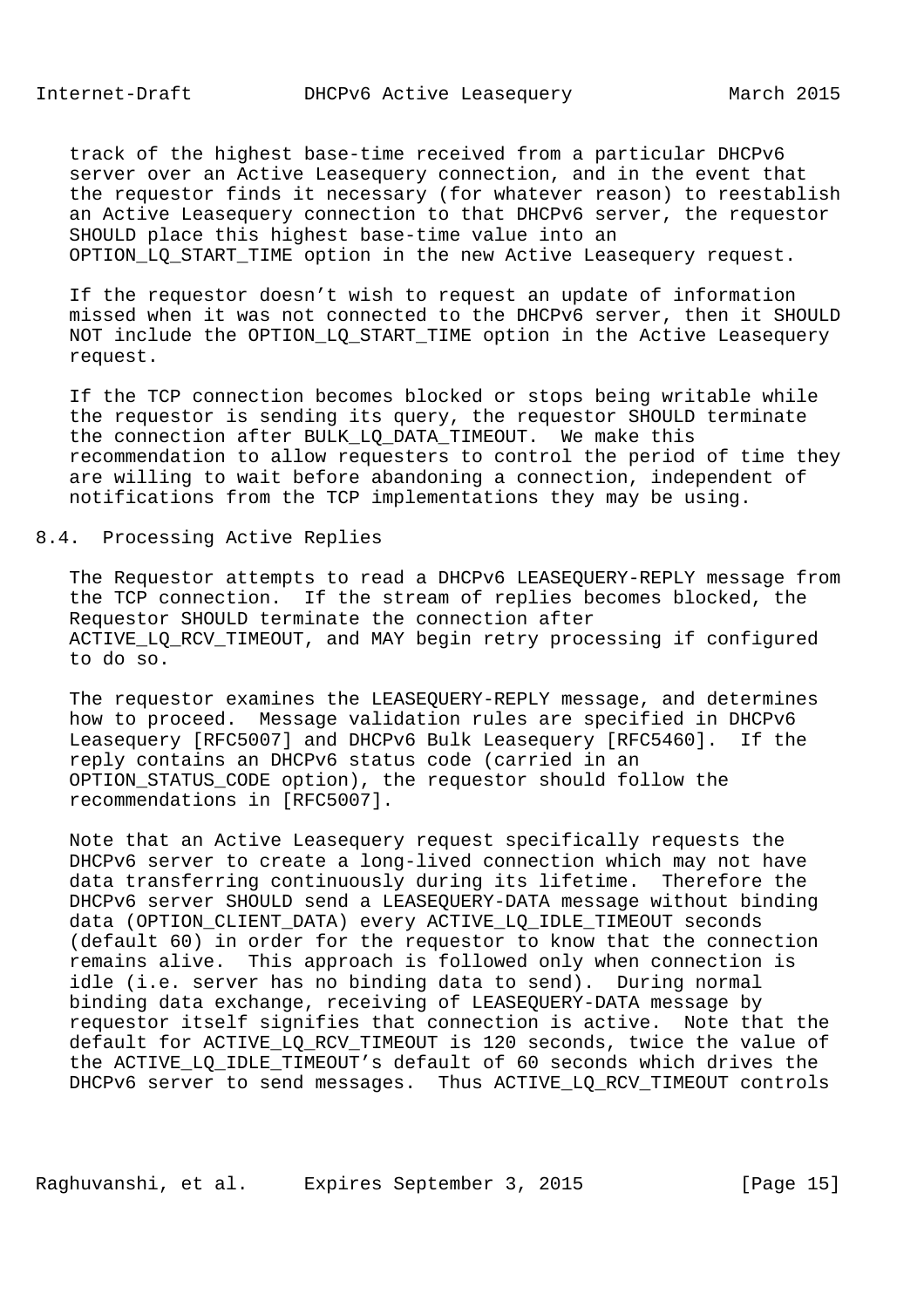how sensitive the requestor is to be to delays by the DHCPv6 server in sending updates or LEASEQUERY-DATA messages.

 A single Active Leasequery can and usually will result in a large number of replies. The Requestor MUST be prepared to receive more than one reply with transaction-ids matching a single ACTIVELEASEQUERY message from a single DHCPv6 server.

 An Active Leasequery has two regimes -- during the catch-up phase, if any, and after any catch-up phase. If the Active Leasequery was requested with an OPTION\_LQ\_START\_TIME option, the Active Leasequery starts out in the catch-up phase. See Section 8.4.1 for information on processing during the catch-up phase, as well as how to determine when the catch-up phase is complete.

 The updates sent by the DHCPv6 server during the catch-up phase are not in the order that the lease state data was updated. Therefore, the OPTION\_LQ\_BASE\_TIME option from messages during this phase MUST NOT be saved and used to compute the subsequent ACTIVELEASEQUERY message's OPTION\_LQ\_START\_TIME option.

 After the catch-up phase, or during the entire series of messages received as the response to an Active Leasequery request with no OPTION\_LQ\_START\_TIME (and therefore no catch-up phase), the OPTION\_LQ\_BASE\_TIME option of the most recent message SHOULD be saved as a record of the most recent time that data was received. This base-time (in the context of the DHCPv6 server) can be used in a subsequent Active Leasequery message's OPTION\_LQ\_START\_TIME after a loss of the Active Leasequery connection.

 The LEASEQUERY-DONE message MAY unilaterally terminate a successful Active Leasequery request which is currently in progress in the event that the DHCPv6 server determines that it cannot continue processing a ACTIVELEASEQUERY request. For example, when a server is requested to shut down it SHOULD send a LEASEQUERY-DONE message with a DHCPv6 status code of QueryTerminated and include OPTION\_LQ\_BASE\_TIME option in the message. This SHOULD be the last message on that connection, and once the message has been transmitted, the server should close the connection.

 After receiving LEASEQUERY-DONE with a QueryTerminated status from a server, the Requestor MAY close the TCP connection to that server.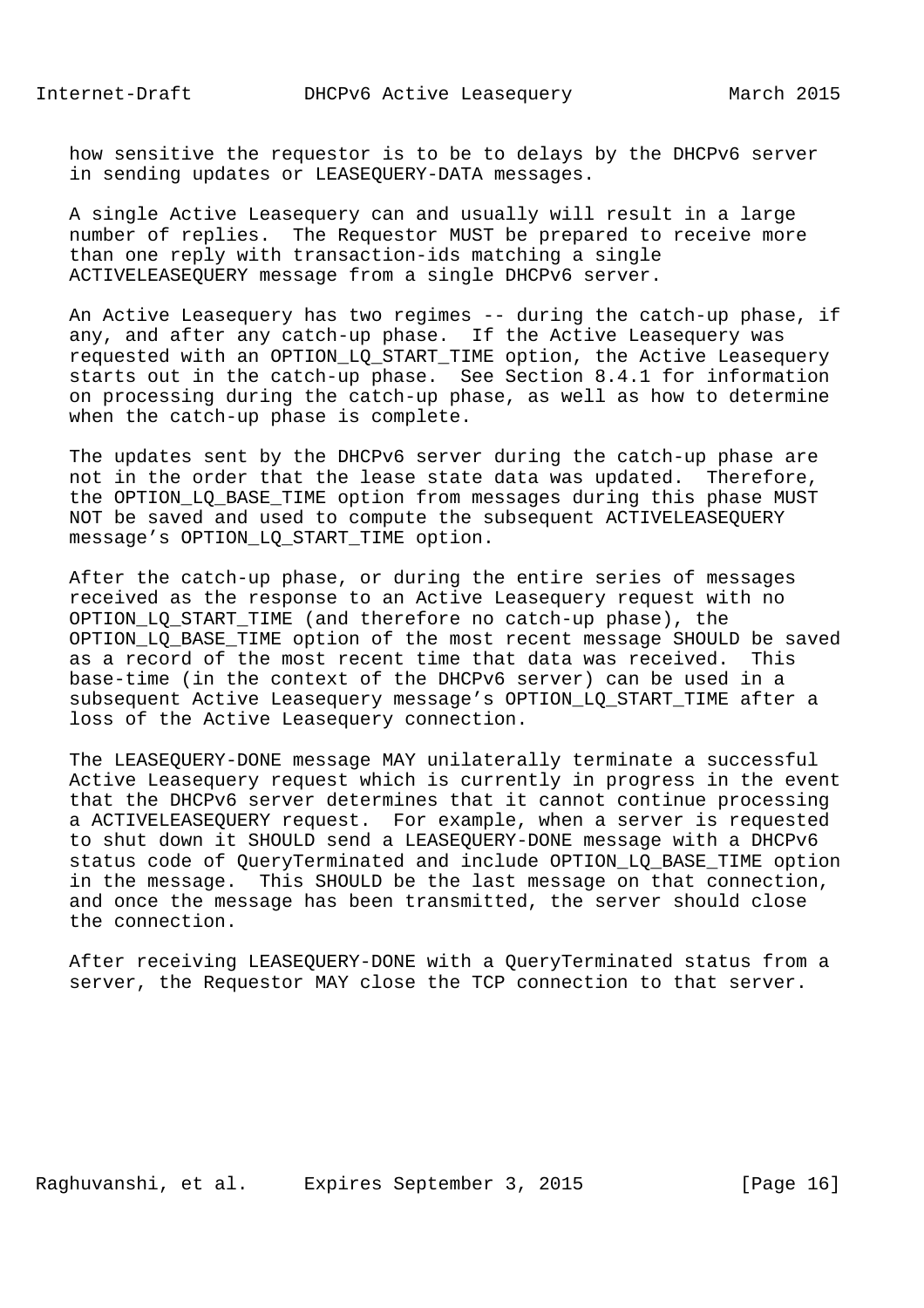# 8.4.1. Processing Replies from a Request Containing a OPTION\_LQ\_START\_TIME

If the Active Leasequery was requested with an OPTION LO START TIME option, the DHCPv6 server will attempt to send information about all bindings that changed since the time specified in the OPTION\_LQ\_START\_TIME. This is the catch-up phase of the Active Leasequery processing. The DHCPv6 server MAY also begin immediate updates over the same connection of real-time binding information changes. Thus, the catch-up phase may run in parallel with the normal updates generated by the Active Leasequery request.

 A DHCPv6 server MAY keep only a limited amount of time ordered information available to respond to an Active Leasequery request containing an OPTION\_LQ\_START\_TIME option. Thus, it is possible that the time specified in the OPTION LO START TIME option represents a time not covered by the time ordered information kept by the DHCPv6 server. If this should occur, and there is not enough data saved in the DHCPv6 server to satisfy the request specified by the OPTION\_LQ\_START\_TIME option, the DHCPv6 server will reply immediately with a LEASEQUERY-REPLY message with a DHCPv6 status code of DataMissing with a base-time option equal to the server's current time. This will signal the end of the catch-up phase, and the only updates that will subsequently be received on this connection are the real-time updates from the Active Leasequery request.

 If there is enough data saved to satisfy the request, then LEASEQUERY-REPLY (with OPTION\_STATUS\_CODE of Success or reply without OPTION\_STATUS\_CODE option) and LEASEQUERY-DATA messages will begin arrive from the DHCPv6 server. Some of these messages will be related to the OPTION\_LQ\_START\_TIME request and be part of the catch up phase. Some of these messages will be real-time updates of binding changes taking place in the DHCPv6 server. In general, there is no way to determine the source of each message.

 The updates sent by the DHCPv6 server during the catch-up phase are not in the order that the binding data was updated. Therefore, until the catch-up phase is complete, the latest base-time value received from a DHCPv6 server processing an Active Leasequery request cannot be reset from the incoming messages (and used in a subsequent Active Leasequery's query-start-time option), because to do so would compromise the ability to recover lost information if the Active Leasequery were to terminate prior to the completion of the catch-up phase.

 The requestor will know that the catch-up phase is complete when the DHCPv6 server will transmit a LEASEQUERY-DATA message with the DHCPv6 status code of CatchUpComplete (or LEASEQUERY-REPLY message with a

Raghuvanshi, et al. Expires September 3, 2015 [Page 17]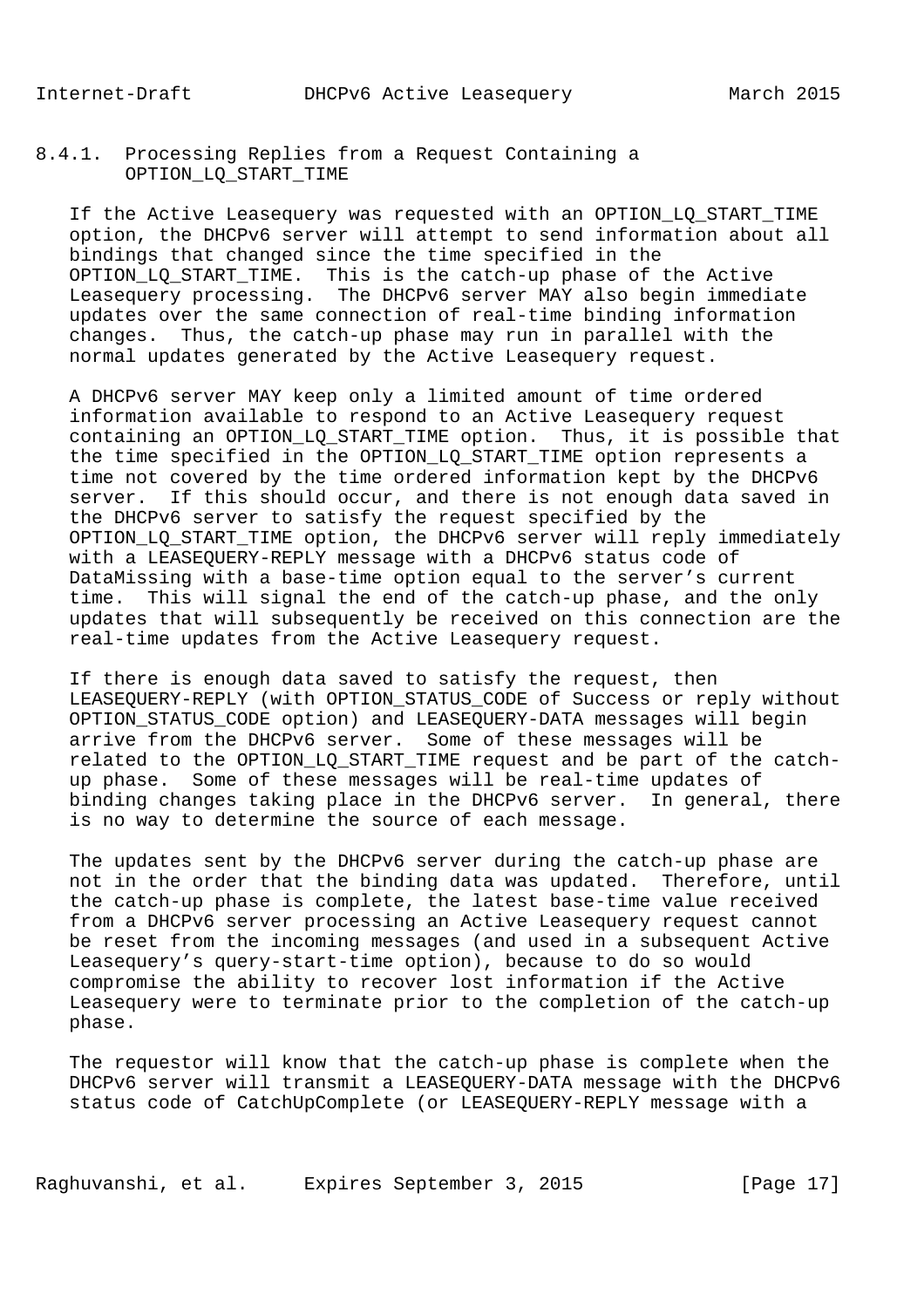DHCPv6 status code of DataMissing, as discussed above). Once this message is transmitted, all additional LEASEQUERY-DATA messages will relate to real-time ("new") binding changes in the DHCPv6 server.

 As discussed in Section 8.4, the requestor SHOULD keep track of the latest base-time option value received over a particular connection, to be used in a subsequent Active Leasequery request -- but only if the catch-up phase is complete. Prior to the completion of the catch-up phase, if the connection should go away or if the requestor receives a LEASEQUERY-DONE message, then when it reconnects it MUST use the base-time value from the previous connection and not any base-time value received from the recently closed connection.

 In the event that there was enough data available to the DHCPv6 server to begin to satisfy the request implied by the OPTION\_LQ\_START\_TIME option, but during the processing of that data the server found that it was unable to continue (perhaps there was barely enough, the connection is very slow, and the aging algorithm causes the saved data to become unavailable) the DHCPv6 server will terminate the catch-up phase of processing immediately by sending a LEASEQUERY-DATA message with a DHCPv6 status code of DataMissing and with a base-time option of the current time.

 The requestor MUST NOT assume that every individual state change of every binding during the period from the time specified in the OPTION\_LQ\_START\_TIME and the present is replicated in an Active Leasequery reply message. The requestor MAY assume that at least one Active Leasequery reply message will exist for every binding which had one or more changes of state during the period specified by the OPTION LO START TIME and the current time. The last message for each binding will contain the state at the current time, and there may be one or more messages concerning a single binding during the catch-up phase of processing.

 Bindings can change multiple times while the requester was not connected (that is, during the time from the OPTION\_LQ\_START\_TIME and the present). The requestor will only receive information about the current state of the binding, not information about each state change that occurred during the period from the OPTION\_LQ\_START\_TIME to the present.

 If the LEASEQUERY-REPLY or LEASEQUERY-DATA message containing a DHCPv6 status code of DataMissing is received and the requestor is interested in keeping its database up to date with respect to the current state of bindings in the DHCPv6 server, then the requestor SHOULD issue a Bulk Leasequery request to recover the information missing from its database. This Bulk Leasequery request should include a OPTION\_LQ\_START\_TIME option with the same value as the

Raghuvanshi, et al. Expires September 3, 2015 [Page 18]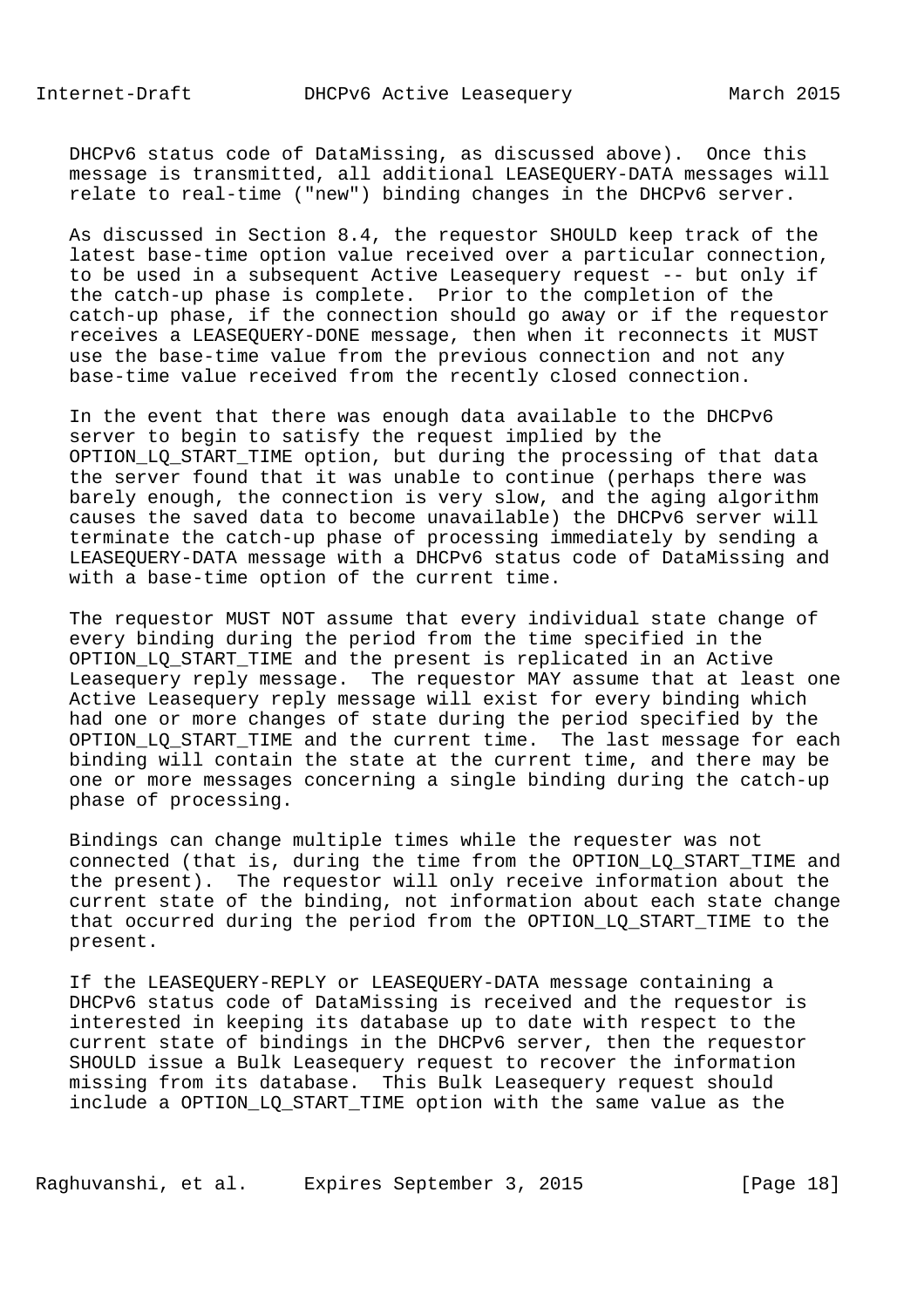OPTION\_LQ\_START\_TIME option previously included in the ACTIVELEASEQUERY responses from the DHCPv6 server, and an OPTION\_LQ\_END\_TIME option equal to the OPTION\_LQ\_BASE\_TIME option returned by the DHCPv6 server in the LEASEQUERY-REPLY or LEASEQUERY- DATA message with the DHCPv6 status code of DataMissing.

 Typically, the requestor would have one connection open to a DHCPv6 server for an Active Leasequery request and possibly one additional connection open for a Bulk Leasequery request to the same DHCPv6 server to fill in the data that might have been missed prior to the initiation of the Active Leasequery. The Bulk Leasequery connection would typically run to completion and be closed, leaving one Active Leasequery connection open to a single DHCPv6 server. Alternatively, both requests could be issued over a single connection.

8.5. Processing Time Values in Leasequery messages

 Active or Bulk Leasequery requests may be made to a DHCPv6 server whose absolute time may not be synchronized with the local time of the requestor. Thus, there are at least two time contexts in even the simplest Active or Bulk Leasequery response.

 If the requestor of an Active or Bulk Leasequery is saving the data returned in some form, it has a requirement to store a variety of time values, and some of these will be time in the context of the requestor and some will be time in the context of the DHCPv6 server.

 When receiving an Active or Bulk Leasequery reply message from the DHCPv6 server, the message will contain an OPTION\_LQ\_BASE\_TIME option. The time contained in this OPTION\_LQ\_BASE\_TIME option is in the context of the DHCPv6 server. As such, it is an ideal time to save and use as input to an Active or Bulk Leasequery message in the OPTION\_LQ\_START\_TIME or OPTION\_LQ\_END\_TIME option, should the requestor need to ever issue an Active or Bulk Leasequery message using these option as part of a later query, since these option requires a time in the context of the DHCPv6 server.

In addition to saving the OPTION LQ BASE TIME for possible future use in OPTION\_LQ\_START\_TIME or OPTION\_LQ\_END\_TIME option, the OPTION\_LQ\_BASE\_TIME is used as part of the conversion of the other times in the Leasequery message to values which are meaningful in the context of the requestor.

 In systems whose clocks are synchronized, perhaps using NTP, the clock skew will usually be zero, which is not only acceptable, but desired.

Raghuvanshi, et al. Expires September 3, 2015 [Page 19]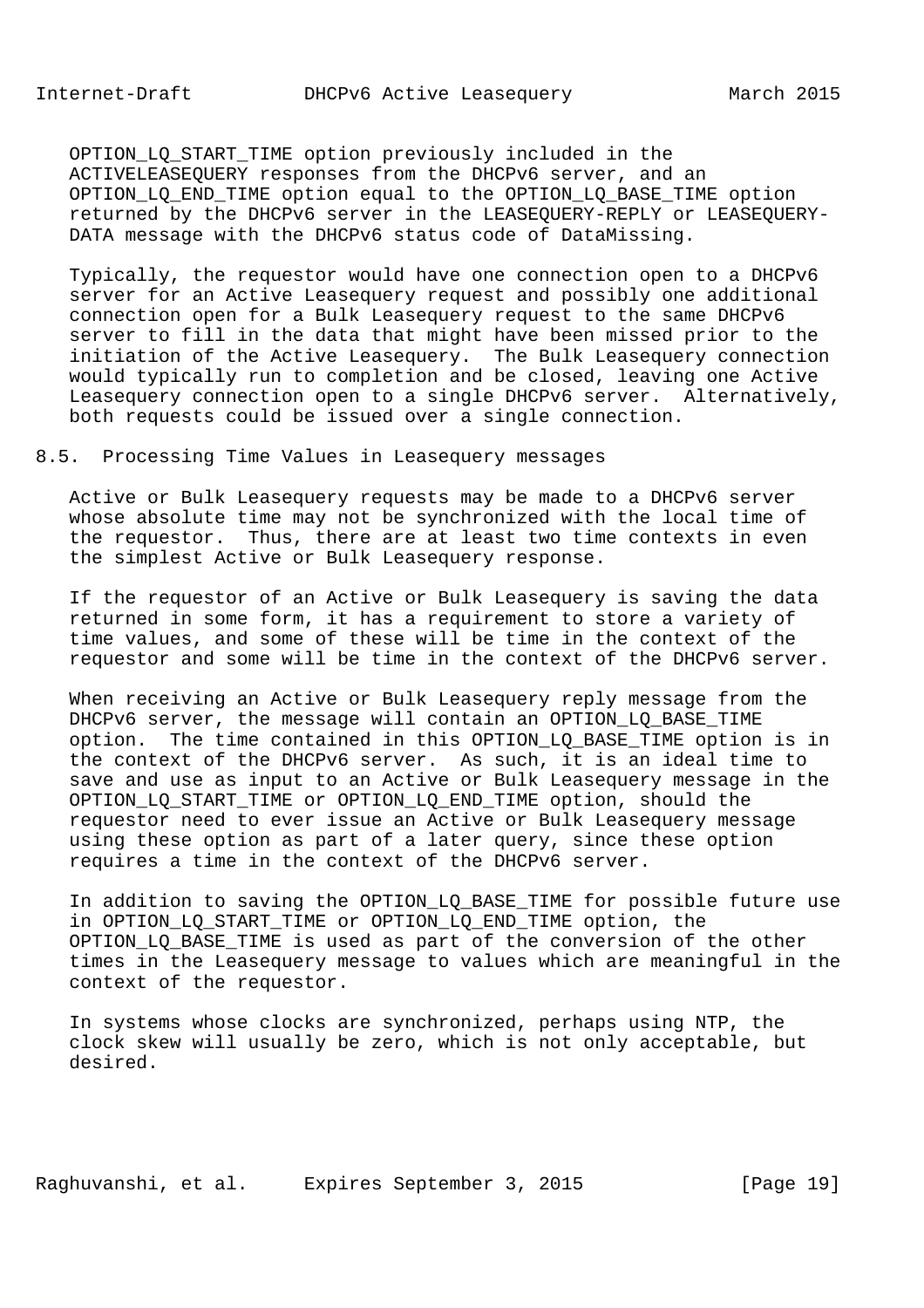### 8.6. Examples

 These examples illustrate what a series of queries and responses might look like. These are only examples -- there are no requirement that these sequence must be followed.

## 8.6.1. Query Failure

 This example illustrates the message flows in case DHCPv6 server identifies that it cannot accept and/or process Active Leasequery request from the requestor. This could be because of various reasons (i.e. UnknownQueryType, MalformedQuery, NotConfigured, NotAllowed, NotSupported).

Client Server ------ ------ ACTIVELEASEQUERY xid 1 -----> <----- LEASEQUERY-REPLY xid 1 (w/error)

### 8.6.2. Data Missing on Server

 This example illustrates the message flows in case DHCPv6 server identifies that it does not have enough data saved to satisfy the request specified by the OPTION\_LQ\_START\_TIME option.

 In this case the DHCPv6 server will reply immediately with a LEASEQUERY-REPLY message with a DHCPv6 status code of DataMissing with a base-time option equal to the server's current time. This will signal the end of the catch-up phase, and the only updates that will subsequently be received on this connection are the real-time updates from the Active Leasequery request.

| Client                        | Server                                  |
|-------------------------------|-----------------------------------------|
|                               |                                         |
| ACTIVELEASEQUERY xid 2 -----> |                                         |
|                               | <----- LEASEQUERY-REPLY xid 2 (w/error) |
|                               | <----- LEASEQUERY-DATA xid 2            |
|                               | <----- LEASEQUERY-DATA xid 2            |
|                               | <----- LEASEQUERY-DATA xid 2            |

# 8.6.3. Successful Query

 This example illustrates the message flows in case of successful query processing by DHCPv6 server.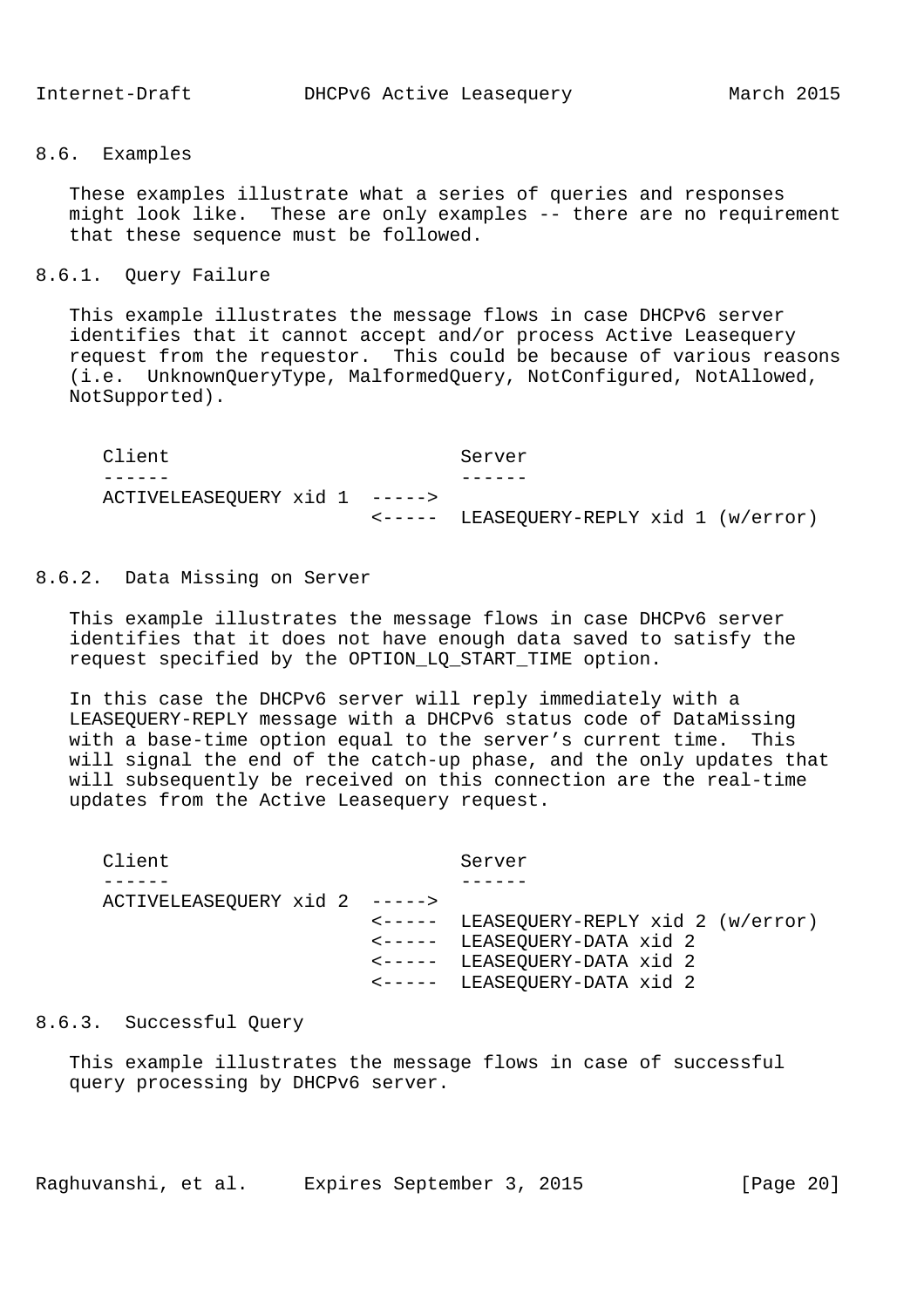In this case the DHCPv6 server will reply immediately with a LEASEQUERY-REPLY message (with OPTION\_STATUS\_CODE of Success or reply without OPTION\_STATUS\_CODE option), followed by binding data in LEASEQUERY-DATA messages. In case, DHCPv6 server wants to abort in process request and terminate the connection due to some reason, it sends LEASEQUERY-DONE with error code present in OPTION\_STATUS\_CODE option.

| Client                        | Server                                 |  |
|-------------------------------|----------------------------------------|--|
|                               |                                        |  |
| ACTIVELEASEQUERY xid 3 -----> |                                        |  |
|                               | <----- LEASEQUERY-REPLY xid 3          |  |
|                               | <----- LEASEQUERY-DATA xid 3           |  |
|                               | <----- LEASEQUERY-DATA xid 3           |  |
|                               | <----- LEASEQUERY-DATA xid 3           |  |
|                               | <----- LEASEQUERY-DATA xid 3           |  |
|                               | <----- LEASEQUERY-DONE xid 3 (w/error) |  |
|                               |                                        |  |

## 8.7. Closing Connections

 The Requestor or DHCPv6 Leasequery server MAY close its end of the TCP connection at any time. The Requestor MAY choose to retain the connection if it intends to issue additional queries. Note that this requestor behavior does not guarantee that the connection will be available for additional queries: the server might decide to close the connection based on its own configuration.

### 9. Server Behavior

 A DHCPv6 server which supports Active Leasequery MUST support DHCPv6 Bulk Leasequery [RFC5460] and as extended herein.

## 9.1. Accepting Connections

 DHCPv6 servers that implement DHCPv6 Active Leasequery listen for incoming TCP connections. Approach used in accepting the requestor connection is same as specified in DHCPv6 Bulk Leasequery [RFC5460].

 DHCPv6 servers SHOULD support TLS [RFC5246] to protect the integrity and privacy of the data transmitted over the TCP connection. DHCPv6 servers SHOULD negotiate a TLS connection with the requestor who asks for one, and MAY choose to accept DHCPv6 Active Leasequery request over connections which are not secured with TLS.

 A requestor will request a TLS connection by sending a STARTTLS as the first message over a newly created TCP connection. If the DHCPv6 server supports TLS connections and has not been configured to not

Raghuvanshi, et al. Expires September 3, 2015 [Page 21]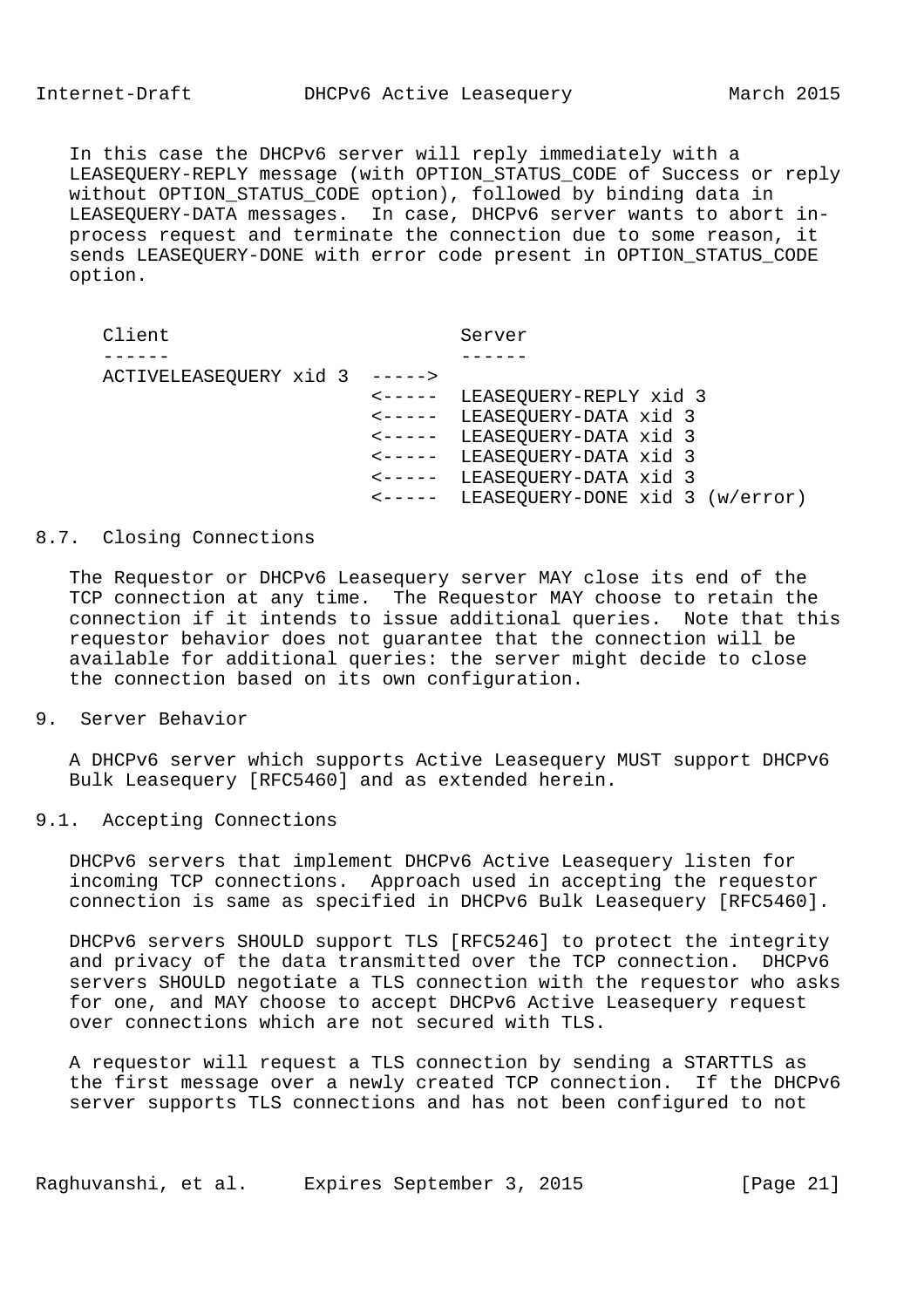allow them on this link, the DHCPv6 server SHOULD respond to this STARTTLS message by sending a REPLY [RFC3315] message without DHCPv6 status code back to the requestor. This indicates to the requestor that the DHCPv6 server will support the negotiation of a TLS connection over this existing TCP connection.

 If for some reason the DHCPv6 server cannot or has been configured to not support a TLS connection, then it SHOULD send a REPLY message with DHCPv6 status code of TLSConnectionRefused back to the requestor.

 In the event that the DHCPv6 server sends a REPLY message without DHCPv6 status code option included (which indicates success), the requestor is supposed to initiate a TLS handshake [RFC5246] (see Section 8.2).

 If the TLS handshake is not successful in creating a TLS connection, the server MUST drop the TCP connection.

## 9.2. Rejecting Connections

 Servers that do not implement DHCPv6 Active and Bulk Leasequery SHOULD NOT listen for incoming TCP connections for these requests.

 If the DHCPv6 server supporting Bulk Leasequery and not Active Leasequery receives an Active Leasequery request, it SHOULD send a LEASEQUERY-REPLY with DHCPv6 status code as NotSupported. It SHOULD close the TCP connection after this error is signaled.

# 9.3. Replying to an Active Leasequery

 The DHCPv6 Leasequery [RFC5007] specification describes the initial construction of LEASEQUERY-REPLY messages. Use of the LEASEQUERY- REPLY and LEASEQUERY-DATA messages to carry multiple bindings is described in DHCPv6 Bulk Leasequery [RFC5460]. Message transmission and framing for TCP is described in Section 6.1.

 If the connection becomes blocked while the server is attempting to send reply messages, the server SHOULD terminate the TCP connection after ACTIVE\_LQ\_SEND\_TIMEOUT. This timeout governs for how long the DHCPv6 server is prepared to wait for the requestor to read and process enough information to unblock the TCP connection. The default is two minutes, which means that if more than two minutes goes by without the requestor reading enough information to unblock the TCP connection, the DHCPv6 server SHOULD drop the TCP connection.

 If the DHCPv6 server encounters an error during initial processing of the ACTIVELEASEQUERY message, it SHOULD send a LEASEQUERY-REPLY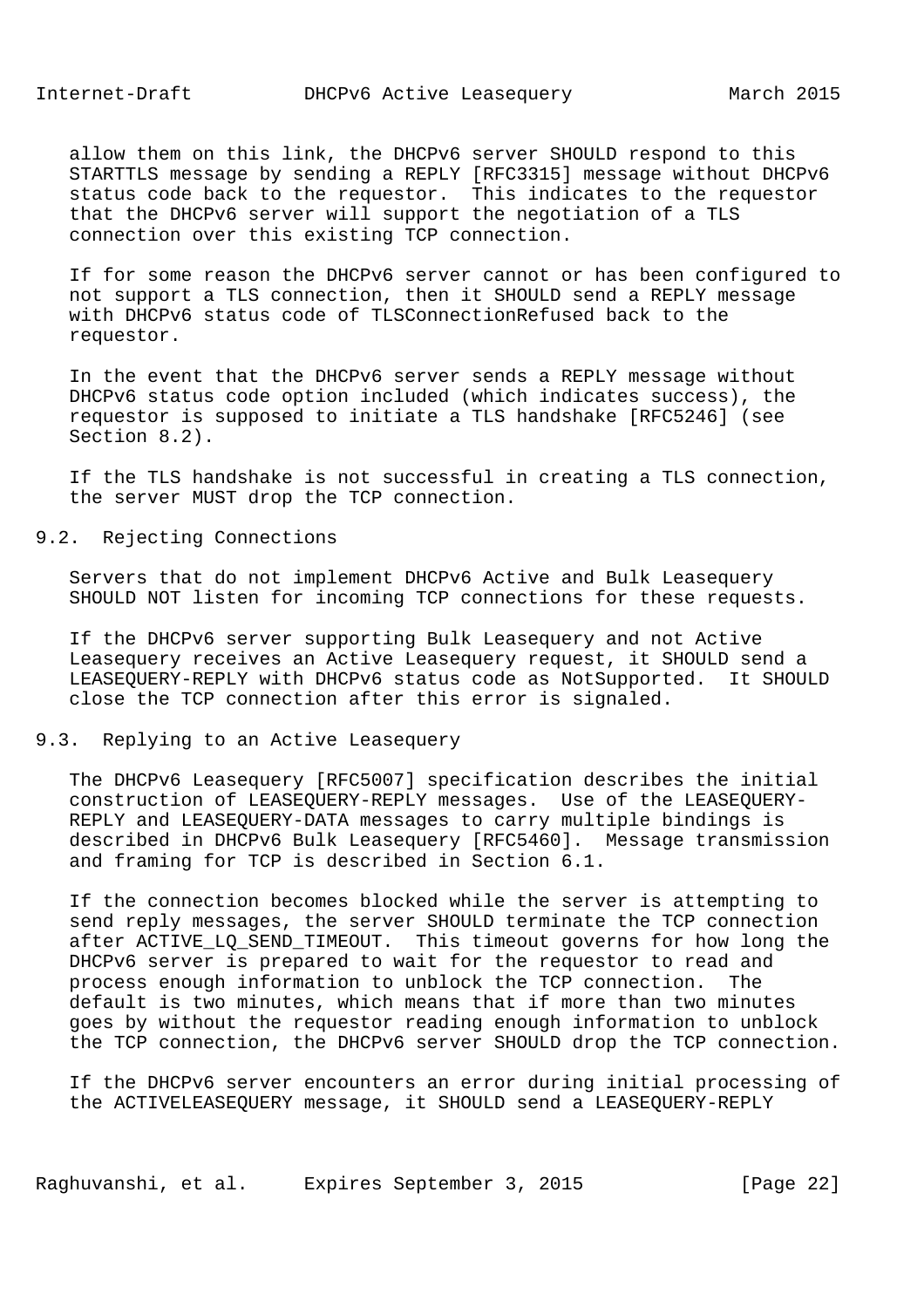message containing an error code of some kind in a DHCPv6 status code option. It SHOULD close the connection after this error is signaled.

 If the DHCPv6 server encounters an error during later processing of the ACTIVELEASEQUERY message, it SHOULD send a LEASEQUERY-DONE containing an error code of some kind in a DHCPv6 status code option. It SHOULD close the connection after this error is signaled.

 If the server finds any bindings satisfying a query, it SHOULD send each binding's data in a reply message. The first reply message is a LEASEQUERY-REPLY. The binding data is carried in an OPTION\_CLIENT\_DATA option, as specified in [RFC5007]. The server SHOULD send subsequent bindings in LEASEQUERY-DATA messages, which can avoid redundant data (such as the requestor's Client-ID).

 Every reply to an Active Leasequery request MUST contain the information specified in replies to a DHCPv6 Bulk Leasequery request [RFC5460].

 Some servers can be configured to respond to a DHCPv6 Leasequery [RFC5007] and DHCPv6 Bulk Leasequery [RFC5460] for an IPv6 binding which is reserved in such a way that it appears that the IPv6 binding is leased to the DHCP client for which it is reserved. These servers SHOULD also respond to an Active Leasequery request with the same information as they would to a Bulk Leasequery request when they first determine that the IPv6 binding is reserved to a DHCP client.

 If an Active Leasequery or Bulk Leasequery request contains OPTION\_LQ\_BASE\_TIME option code present in OPTION\_ORO, the DHCPv6 server MUST include OPTION\_LQ\_BASE\_TIME option in every reply for this request. The value for base-time option is current absolute time in the DHCPv6 server's context.

 If an Active Leasequery request contains an OPTION\_LQ\_START\_TIME option, it indicates that the requestor would like the DHCPv6 server to send it not only messages that correspond to DHCPv6 binding activity that occurs subsequent to the receipt of the Active Leasequery request, but also messages that correspond to DHCPv6 binding activity that occurred prior to the Active Leasequery request.

If OPTION LQ END TIME option appears in an Active Leasequery request, the DHCPv6 server SHOULD send a LEASEQUERY-REPLY message with a DHCPv6 status code of MalformedQuery and terminate the connection.

 In order to implement a meaningful response to this query, the DHCPv6 server MAY keep track of the binding activity and associate changes with particular base-time values from the messages. Then, when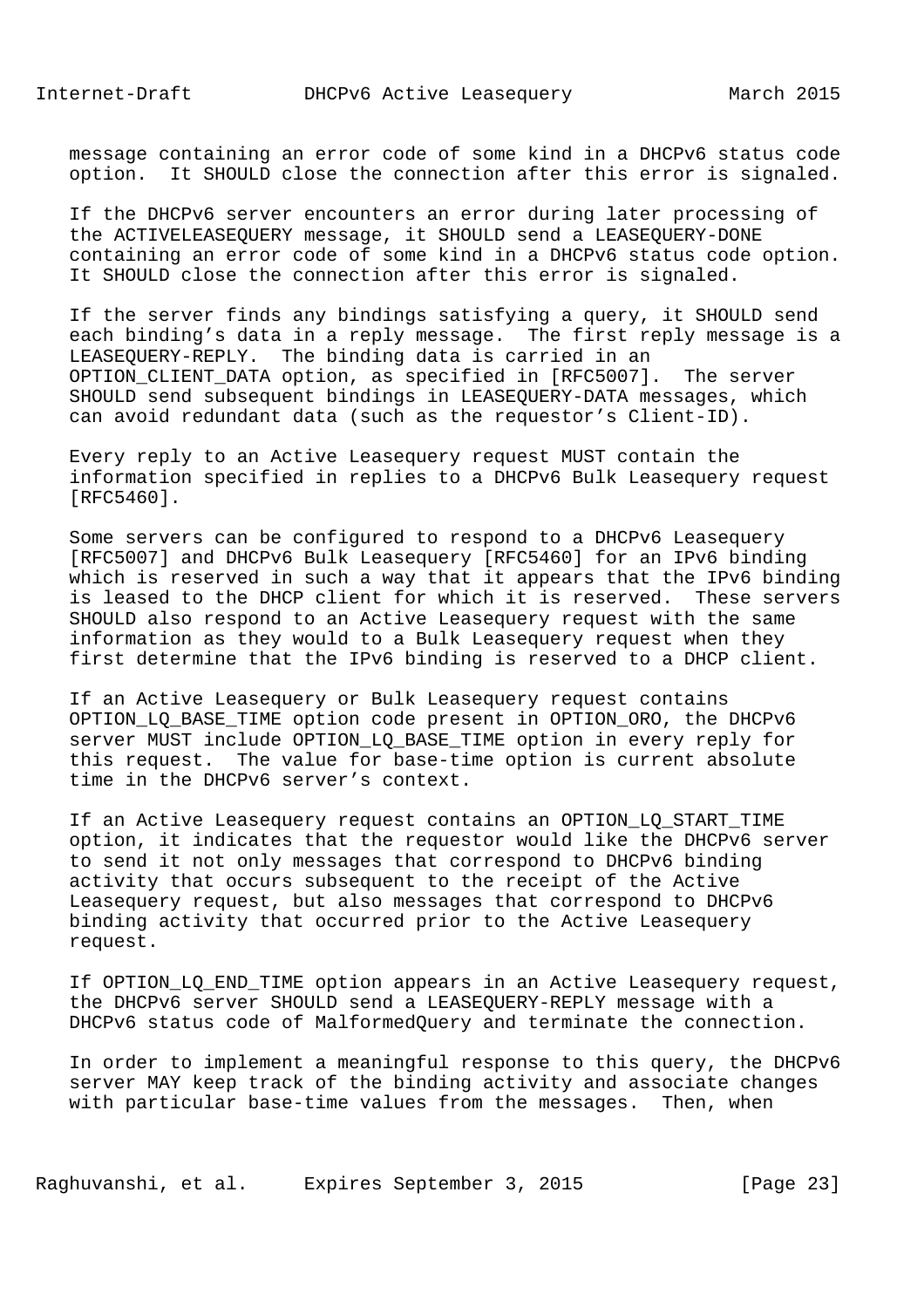requested to do so by an Active Leasequery request containing a OPTION\_LQ\_START\_TIME option, the DHCPv6 server can respond with replies for all binding activity occurring on that OPTION LO START TIME or later times.

 These replies based on the OPTION\_LQ\_START\_TIME MAY be interleaved with the messages generated due to current binding activity.

 Once the transmission of the DHCPv6 Leasequery messages associated with the OPTION LO START TIME option are complete, a LEASEQUERY-DATA message MUST be sent with a DHCPv6 status code value of CatchUpComplete.

 The DHCPv6 server SHOULD, but is not required to, keep track of a limited amount of previous binding activity. The DHCPv6 server MAY choose to only do this in the event that it has received at least one Active Leasequery request in the past, as to do so will almost certainly entail some utilization of resources which would be wasted if there are no Active Leasequery requestors for this DHCPv6 server. The DHCPv6 server SHOULD make the amount of previous binding activity it retains configurable. There is no requirement on the DHCPv6 server to retain this information over a server restart (or even to retain such information at all).

 Unless there is an error or some requirement to cease processing a Active Leasequery request yielding a LEASEQUERY-DONE message, such as a server shutdown, there will be no LEASEQUERY-DONE message at the conclusion of the Active Leasequery processing because that processing will not conclude but will continue until either the requestor or the server drops the connection.

9.4. Multiple or Parallel Queries

 Requesters may want to use an existing connection if they need to make multiple queries. Servers MAY support reading and processing multiple queries from a single connection. A server MUST NOT read more query messages from a connection than it is prepared to process simultaneously.

 Typically, a requestor of an Active Leasequery would not need to send a second Active Leasequery while the first is still active. However, sending an Active Leasequery and a Bulk Leasequery over the same connection would be possible and reasonable. But it is RECOMMENDED to use different connection in case of parallel Active and Bulk Leasequeries.

 This MAY be a feature that is administratively controlled. Servers that are able to process queries in parallel SHOULD offer

Raghuvanshi, et al. Expires September 3, 2015 [Page 24]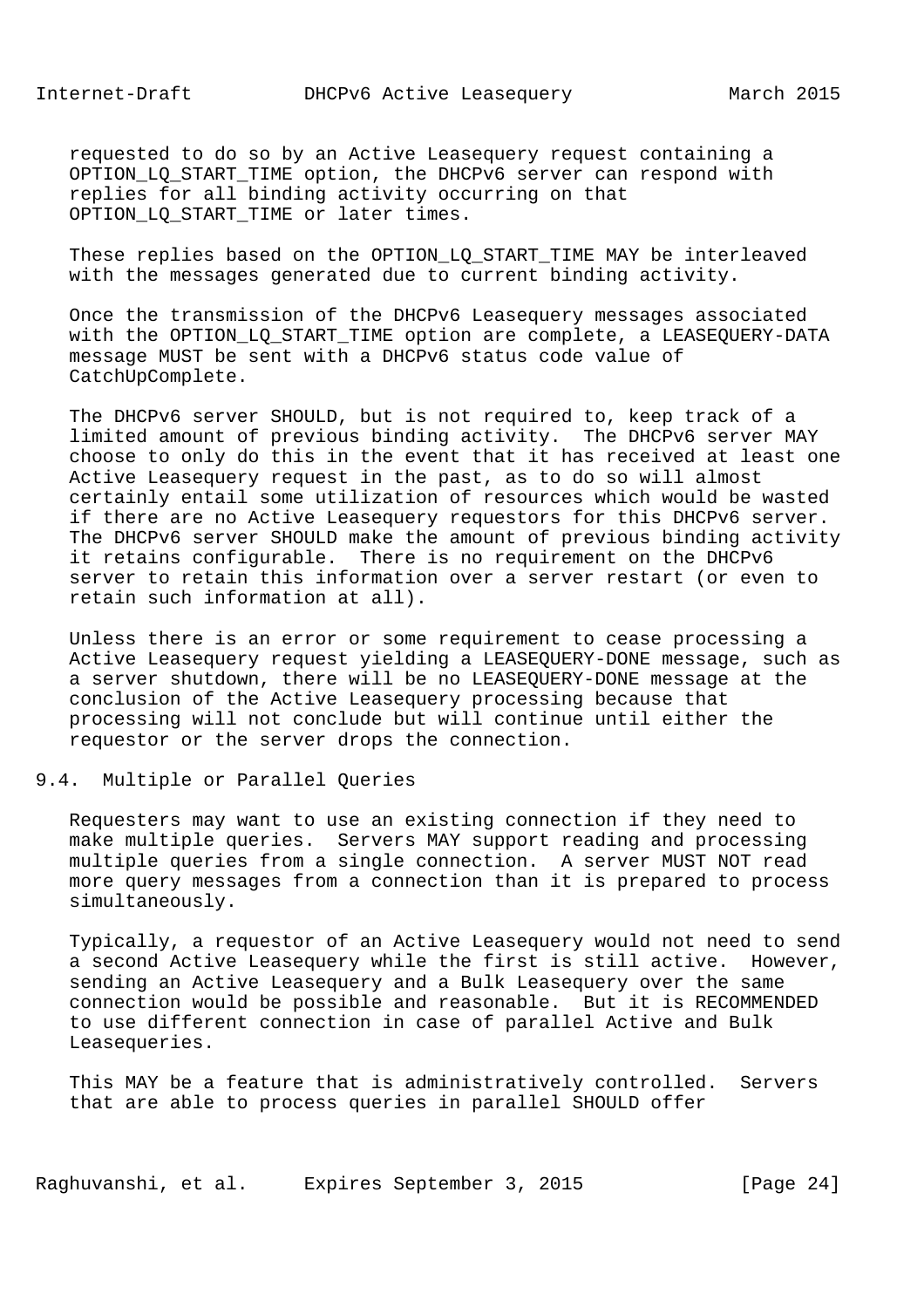configuration that limits the number of simultaneous queries permitted from any one requestor, in order to control resource use if there are multiple requesters seeking service.

## 9.5. Closing Connections

 The server MUST close its end of the TCP connection if it encounters an error sending data on the connection. The server MUST close its end of the TCP connection if it finds that it has to abort an in process request. A server aborting an in-process request SHOULD attempt to signal that to its requestors by using the QueryTerminated status code in the DHCPv6 status code option in a LEASEQUERY-DONE message. If the server detects that the requestor end has been closed, the server MUST close its end of the connection after it has finished processing any outstanding requests from the requestor.

 The server SHOULD limit the number of connections it maintains, and SHOULD close idle connections to enforce the limit.

## 10. Security Considerations

 The "Security Considerations" section of [RFC3315] details the general threats to DHCPv6. The DHCPv6 Leasequery specification [RFC5007] describes recommendations for the Leasequery protocol, especially with regard to relayed Leasequery messages, mitigation of packet-flooding denial-of-service (DoS) attacks, restriction to trusted requestors, and use of IPsec [RFC4301].

 The use of TCP introduces some additional concerns. Attacks that attempt to exhaust the DHCPv6 server's available TCP connection resources, such as SYN flooding attacks, can compromise the ability of legitimate requestors to receive service. Malicious requestors who succeed in establishing connections, but who then send invalid queries, partial queries, or no queries at all also can exhaust a server's pool of available connections. We recommend that servers offer configuration to limit the sources of incoming connections, that they limit the number of accepted connections and the number of in-process queries from any one connection, and that they limit the period of time during which an idle connection will be left open.

 There are two specific issues regarding Active Leasequery security that deserve explicit mention. The first is preventing information that Active Leasequery can provide from reaching requestors who are not authorized to receive such information. The second is ensuring that authorized requestors of the Active Leasequery capability receive accurate information from the Server (and that this information is not disrupted in transit).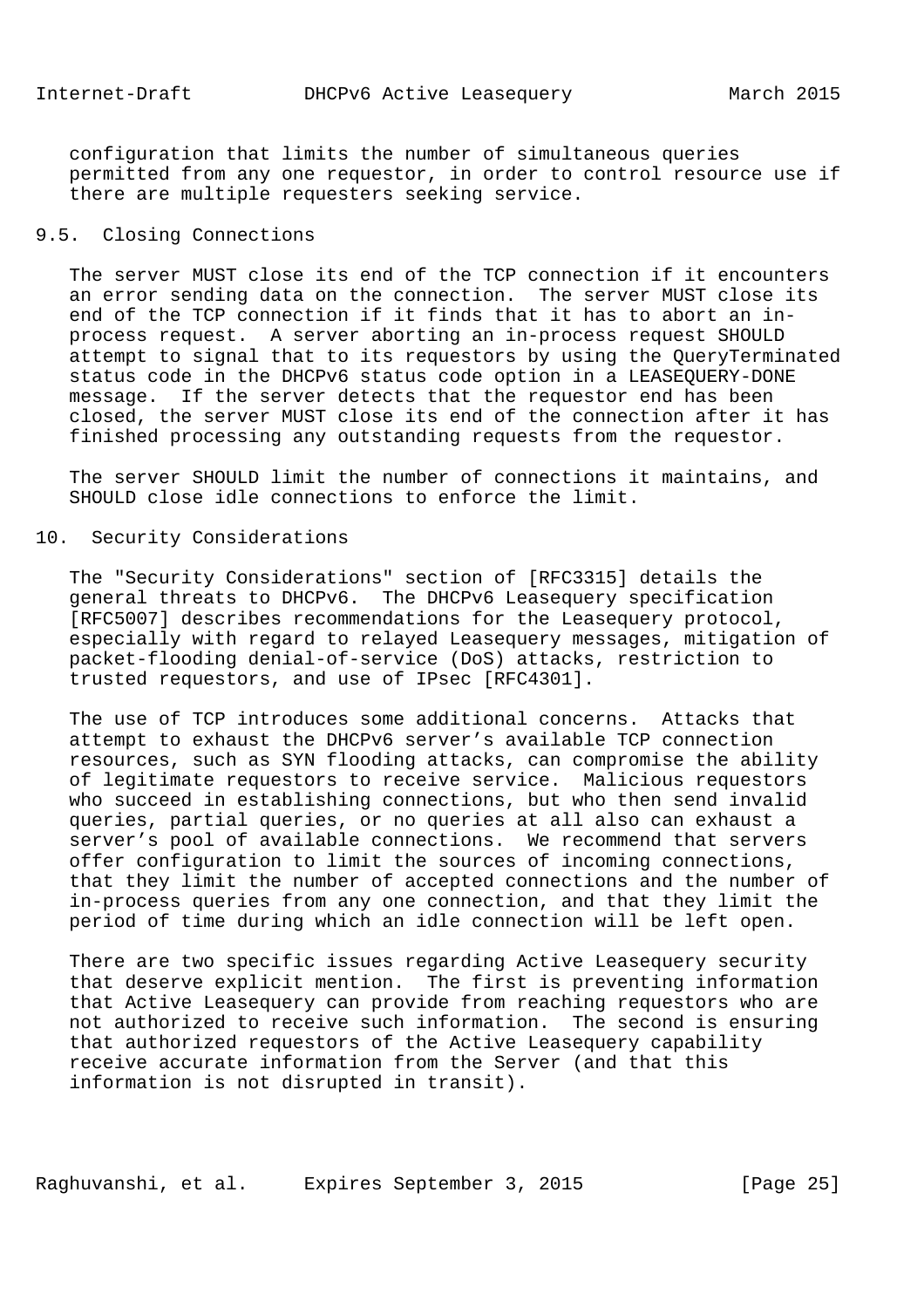To prevent information leakage to unauthorized requestors, Servers SHOULD restrict Active Leasequery connections and ACTIVELEASEQUERY messages to certain requestors, either through explicit configuration of the Server itself or by employing external network elements to provide such restrictions.

 Connections not from permitted requestors SHOULD be closed immediately, to avoid server connection resource exhaustion or alternatively, simply not be allowed to reach the server at all. Servers SHOULD have the capability to restrict certain requestors to certain query types. Servers MAY reply to queries that are not permitted with the LEASEQUERY-DONE message with a status-code option status of NotAllowed, or MAY simply close the connection.

 In addition, requestors and servers SHOULD use TLS [RFC5246] to protect the integrity and privacy of the Active Leasequery data transmitted over the TCP connection.

 Authentication for DHCP Messages [RFC3315] MUST NOT be used to attempt to secure transmission of the messages described in this document.

# 11. IANA Considerations

 IANA is requested to assign new DHCPv6 Option Codes in the registry maintained in http://www.iana.org/assignments/dhcpv6-parameters:

OPTION\_LQ\_BASE\_TIME

OPTION\_LQ\_START\_TIME

OPTION\_LQ\_END\_TIME

 IANA is requested to assign new values in the registry of DHCPv6 Status Codes maintained in http://www.iana.org/assignments/ dhcpv6-parameters:

DataMissing

CatchUpComplete

NotSupported

TLSConnectionRefused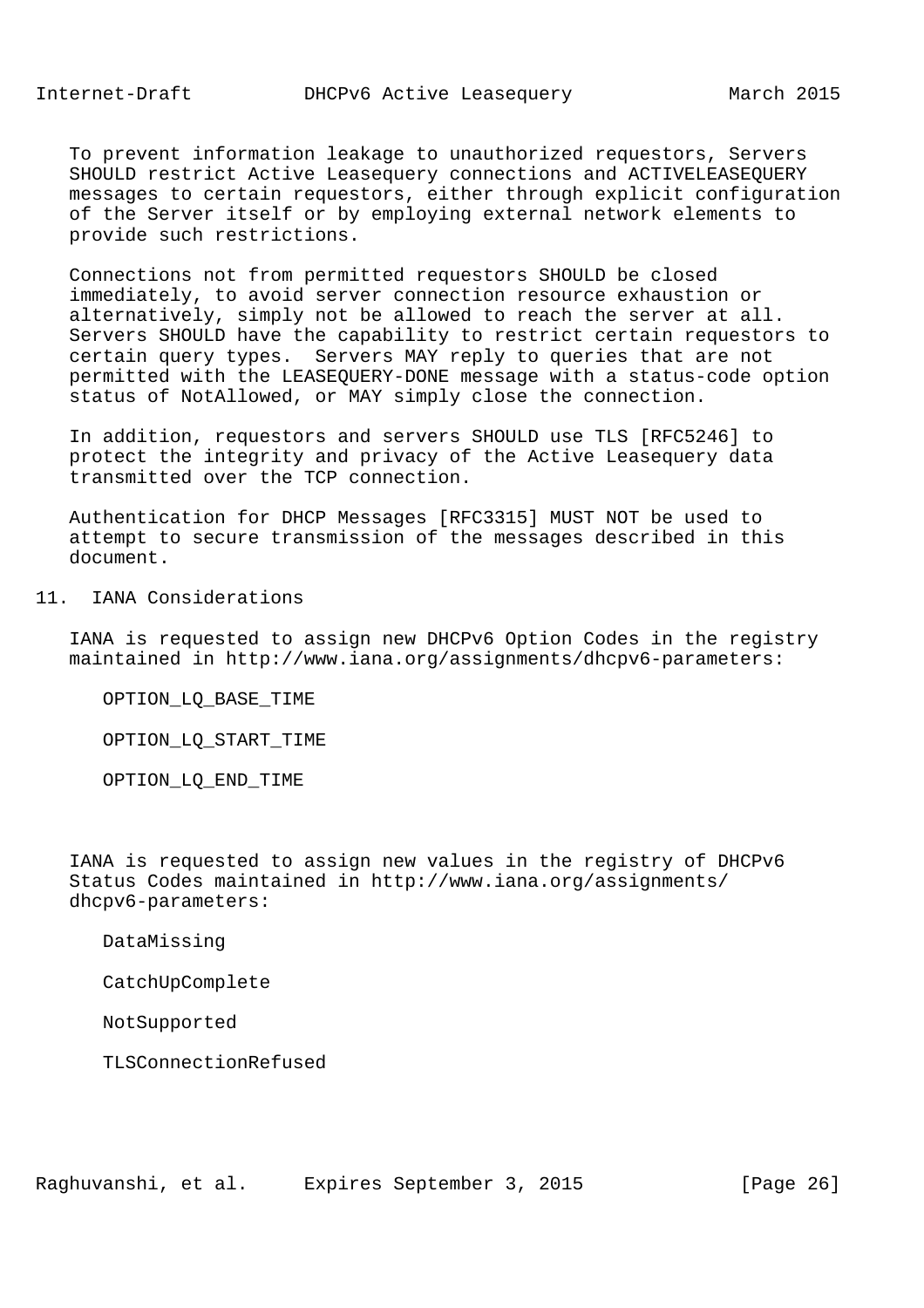IANA is requested to assign value for the following new DHCPv6 Message type in the registry maintained in http://www.iana.org/assignments/dhcpv6-parameters:

ACTIVELEASEQUERY

STARTTLS

12. Acknowledgements

 Some of the concept and content, present in this document, are based on DHCPv4 Active Leasequery which was originally proposed by Kim Kinnear, Bernie Volz, Mark Stapp and Neil Russell.

- 13. Modification History
- 14. References
- 14.1. Normative References
	- [RFC2119] Bradner, S., "Key words for use in RFCs to Indicate Requirement Levels", BCP 14, RFC 2119, March 1997.
	- [RFC3315] Droms, R., Bound, J., Volz, B., Lemon, T., Perkins, C., and M. Carney, "Dynamic Host Configuration Protocol for IPv6 (DHCPv6)", RFC 3315, July 2003.
	- [RFC3633] Troan, O. and R. Droms, "IPv6 Prefix Options for Dynamic Host Configuration Protocol (DHCP) version 6", RFC 3633, December 2003.
	- [RFC5007] Brzozowski, J., Kinnear, K., Volz, B., and S. Zeng, "DHCPv6 Leasequery", RFC 5007, September 2007.
	- [RFC5246] Dierks, T. and E. Rescorla, "The Transport Layer Security (TLS) Protocol Version 1.2", RFC 5246, August 2008.
	- [RFC5460] Stapp, M., "DHCPv6 Bulk Leasequery", RFC 5460, February 2009.
- 14.2. Informative References
	- [RFC4301] Kent, S. and K. Seo, "Security Architecture for the Internet Protocol", RFC 4301, December 2005.

Raghuvanshi, et al. Expires September 3, 2015 [Page 27]